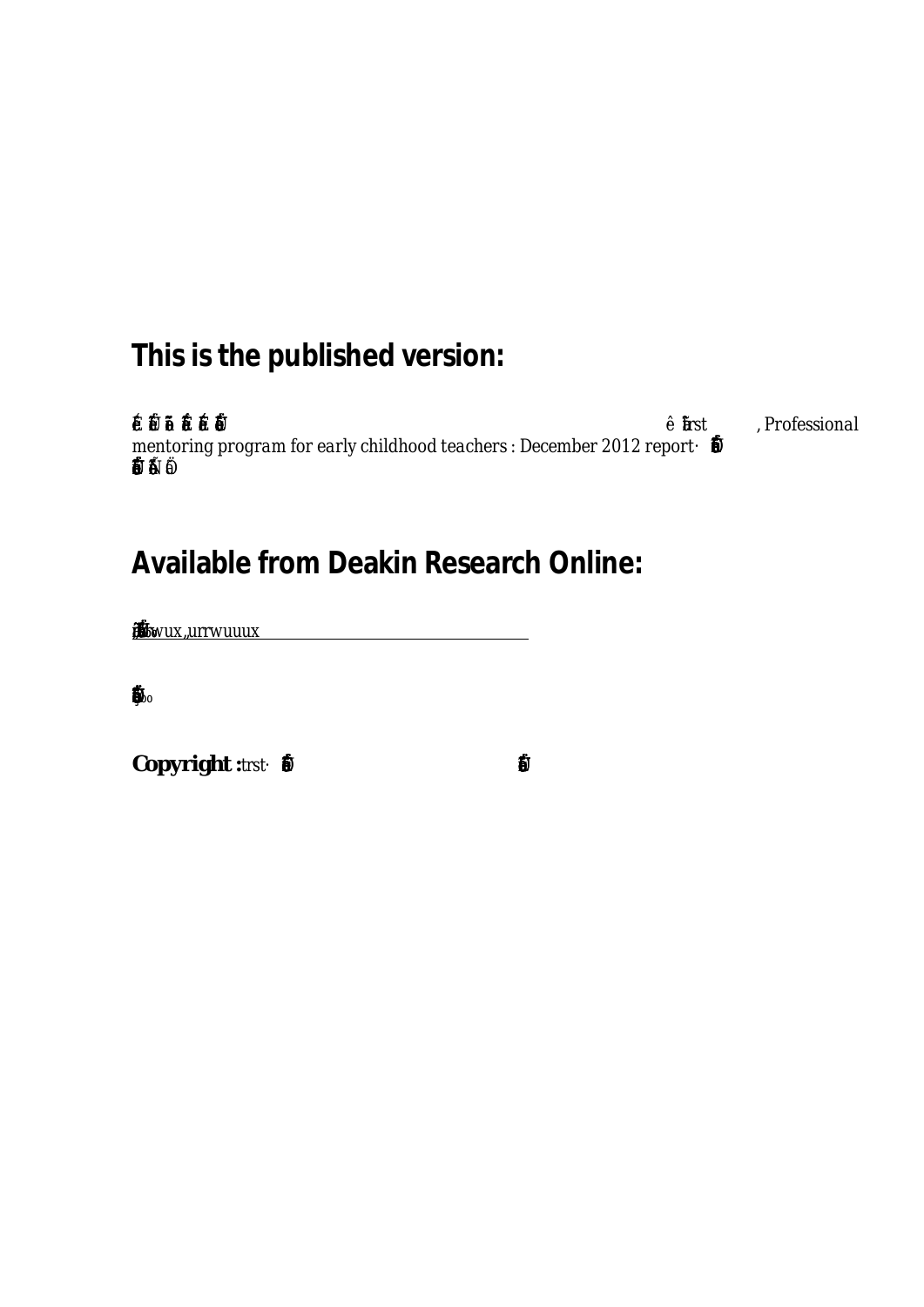**Professional Mentoring Program for Early Childhood Teachers**







# **PROFESSIONAL MENTORING PROGRAM FOR EARLY CHILDHOOD TEACHERS DECEMBER 2012 REPORT**

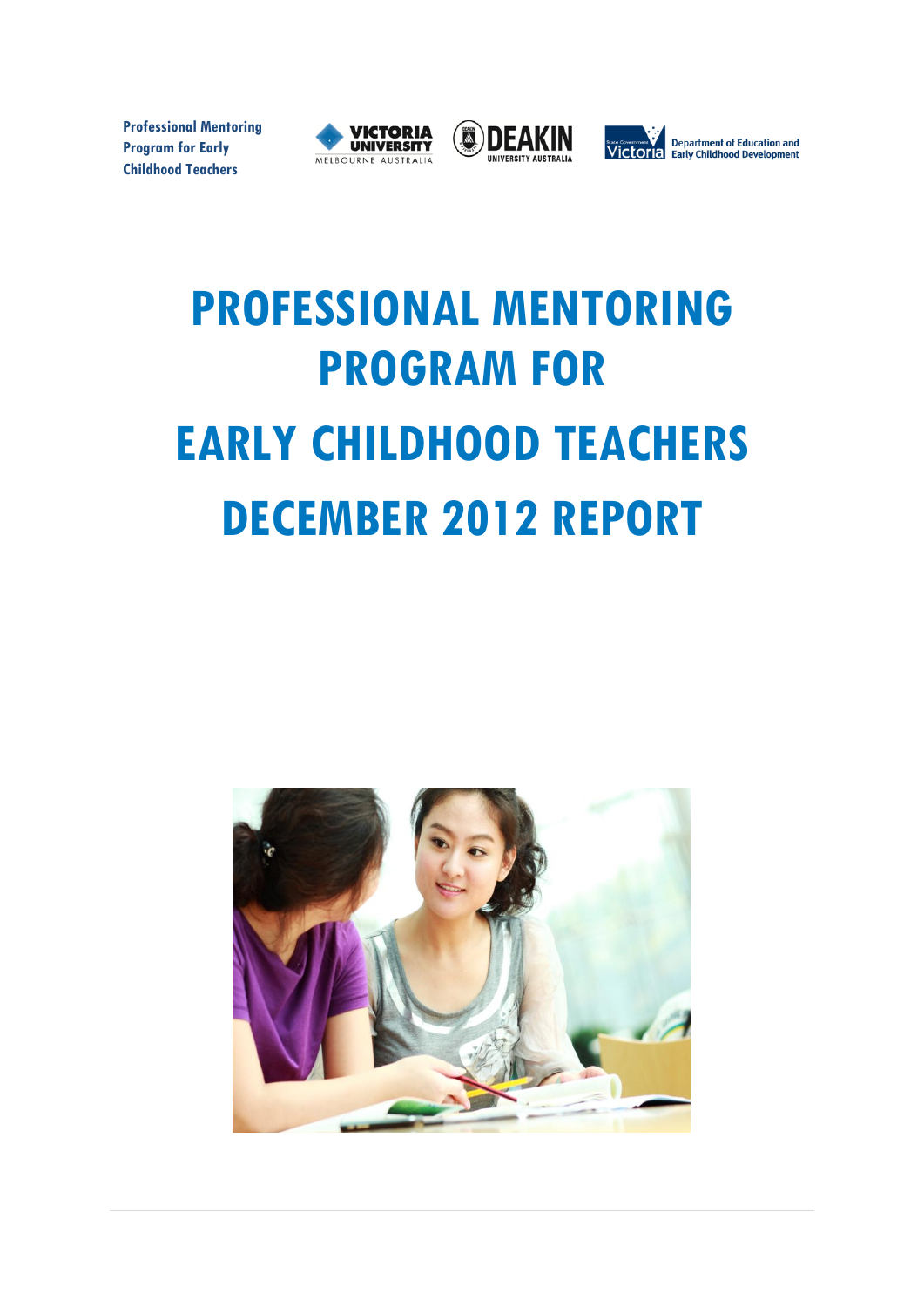**Prepared for:** Department of Education and Early Childhood Development

#### **Prepared by:**

Assoc Prof Andrea Nolan Dr Anne-Marie Morrissey Jenni Beahan Dr Iris Dumenden

On behalf of the Mentoring Project Team:

Associate Professor Andrea Nolan (Project Director)\* Dr Anne-Marie Morrissey (Deakin University Team Leader)^ Dr Catherine Hamm\* Elizabeth Rouse^ Jan Hunt\* Jennifer Aitken\* Louise Laskey^ Dr Sarah Ohi^ John McCartin\* Brian Doig^ Jenni Beahan (Project Co-ordinator)\* Dr Iris Dumenden (Project Research Officer)\*

\*Victoria University ^Deakin University

**December 2012**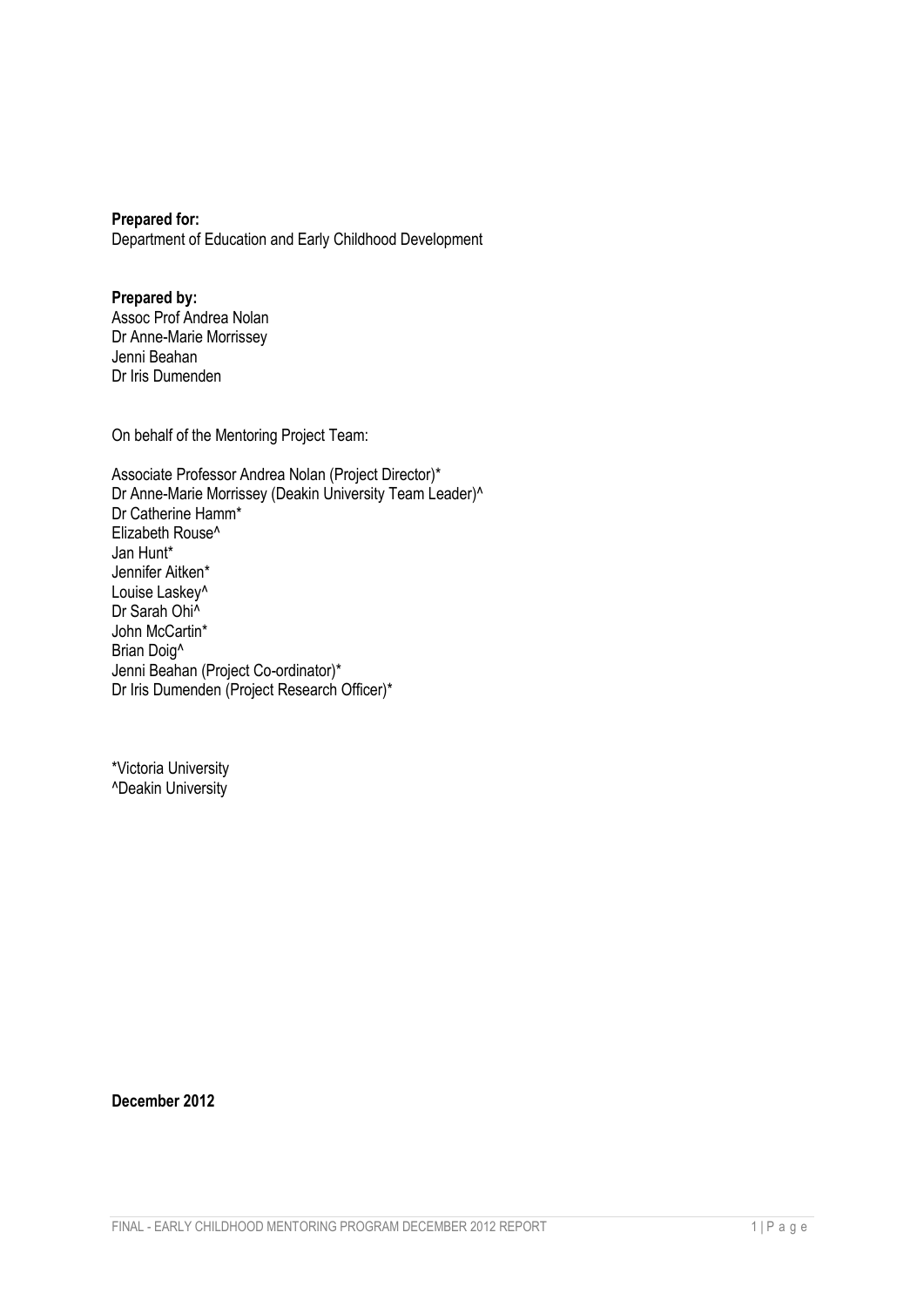# **DECEMBER REPORT** 2012

# **TABLE OF CONTENTS**

#### **EXECUTIVE SUMMARY**

| 1.            |     |                                                                           |       |  |  |
|---------------|-----|---------------------------------------------------------------------------|-------|--|--|
|               | 1.1 |                                                                           |       |  |  |
|               | 1.2 |                                                                           |       |  |  |
| 2.            |     |                                                                           |       |  |  |
|               | 2.1 |                                                                           |       |  |  |
|               | 2.2 |                                                                           |       |  |  |
|               | 2.3 |                                                                           |       |  |  |
|               | 2.4 |                                                                           |       |  |  |
|               | 2.5 |                                                                           |       |  |  |
|               | 2.6 |                                                                           |       |  |  |
|               |     |                                                                           |       |  |  |
|               |     |                                                                           |       |  |  |
|               | 2.7 |                                                                           |       |  |  |
|               |     |                                                                           |       |  |  |
|               |     |                                                                           |       |  |  |
|               | 2.8 |                                                                           |       |  |  |
|               | 2.9 |                                                                           |       |  |  |
|               |     |                                                                           |       |  |  |
| 3.            |     |                                                                           |       |  |  |
| 4.            |     |                                                                           |       |  |  |
| 5.            |     |                                                                           |       |  |  |
|               |     | Appendix A: Locations of Mentors and Mentees across Victoria              |       |  |  |
|               |     | Appendix B: Locations of Mentors and Mentees across metropolitan Victoria |       |  |  |
| <b>Tables</b> |     |                                                                           |       |  |  |
|               |     | Table 1: Cohort 2: Mentor/Mentee Program Completion Summary               | Pg. 5 |  |  |

Pg. 22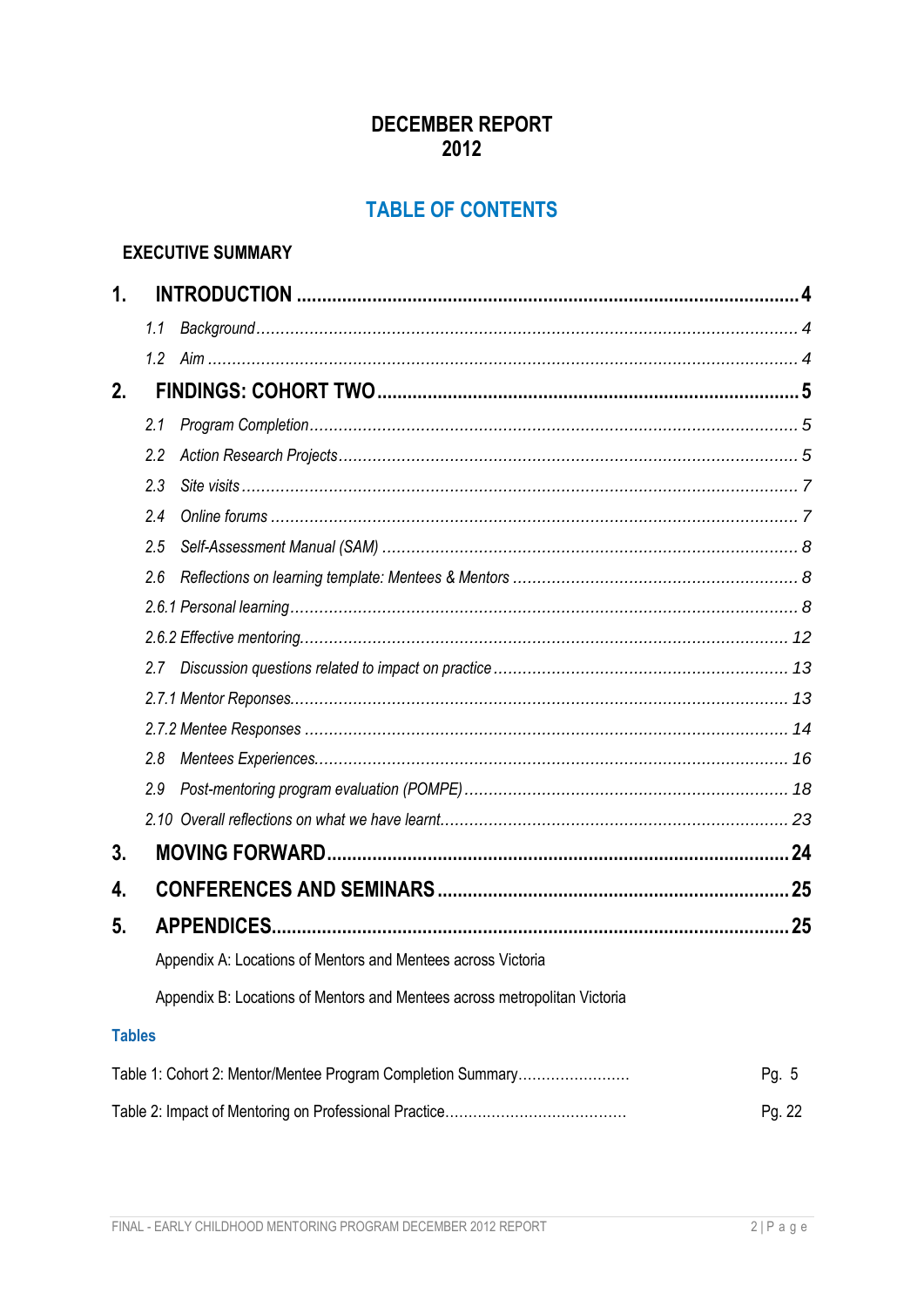# **EXECUTIVE SUMMARY**

This report documents the completion of the program for the second cohort of participants and what we have learnt along the way about mentors, mentees and mentoring. The continued growth and development of the Professional Mentoring Program for Early Childhood Teachers would not have been possible without the support of the Department of Education and Early Childhood Development (DEECD) and the leadership shown by Karen Weston, Briony Grigg and Gina Suntesic.

As we come to the conclusion of the second cohort of mentees and mentors through the program, there is cause to celebrate. By listening to and acting on the feedback from the first cohort much has been learnt and revised to ensure that the overall experience for this second cohort was a very positive one. This has turned out to be a 'feel good' project where there are reported gains in practice by both mentees and mentors. What can be observed in mentees is professional growth, a rise in confidence, engagement with families and communities, advocacy and skills development. Comments from both mentees and mentors speak about increases in confidence, practice changes, skills developed or refined, and the evolving of professional networks. A sign as to the enjoyment and rewarding nature of the program is the fact that a number of our mentors, trained throughout the two cohorts, are interested in continuing on in the program.

This second cohort saw 73 kindergartens and day care centres across Victoria involved in the project. The locations included all suburbs in Metropolitan Melbourne; Regional and Rural locations include in and around Portland, Warrnambool, Hamilton, Ararat, Horsham, Ballarat, Geelong, Bendigo, Mildura, Seymour, Shepparton, Benalla, Wangaratta, Wodonga, Bairnsdale, Sale, Moe, Mansfield. Some Mentors and Mentees in Regional areas have travelled up to 500 km to attend training and; some Mentors averaged in excess of 1200 kms (in total) to visit their group of Mentees in the workplace. The data relating to travel is well illustrated when viewed in the context of the State of Victoria and with the assistance of the DEECD GIS Mapping Analyst, Regional and Metropolitan maps were created (see Appendices A and B).

Word about the program appears to be spreading across the early childhood field. In considering the future it would be important to continue a strategic mentoring program within the early childhood sector to ensure the culture shift continues to strengthen. Discussions are taking place with DEECD about what mentoring in early childhood would look like into the future. We applaud this action.

#### **Associate Professor Andrea Nolan and Dr Anne-Marie Morrissey**

On behalf of the Mentoring Project Team

December 2012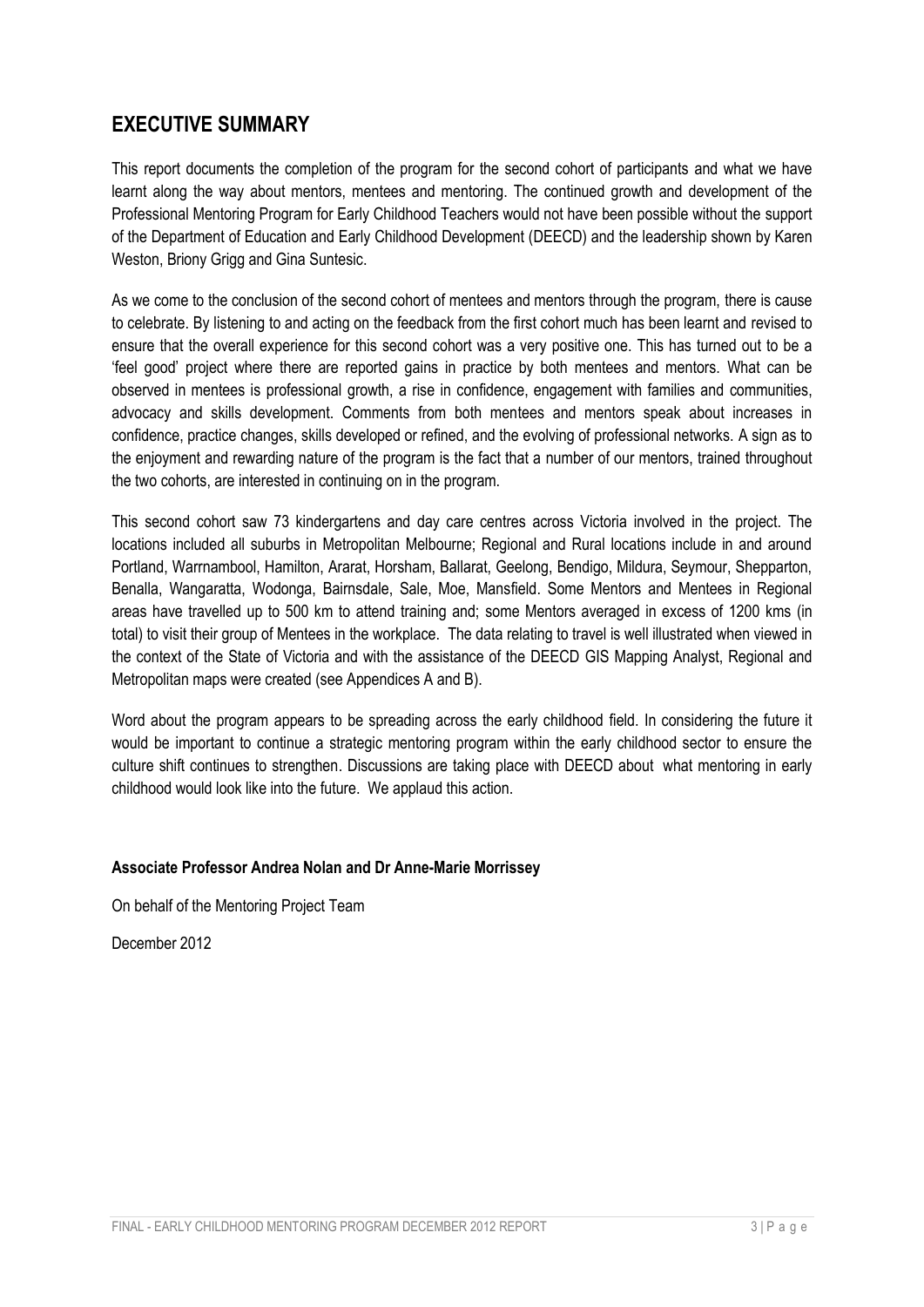# <span id="page-5-0"></span>**1. INTRODUCTION**

This is the final report of the second cohort to complete the Professional Mentoring Program for Early Childhood Teachers across the state of Victoria.

#### <span id="page-5-1"></span>**1.1 Background**

Already noted in the July 2012 Report, were the Mentor and Mentee recruitment process for this second cohort, the demographics of the participants, the data from the Pre-Mentoring Program Evaluation (PMPE), and Mentor Training Day which was held jointly with VIT, Shared Learning Day 1 (19th March, 2012), and Shared Learning Day 2 (18th June, 2012), and a brief summary of the progress of the site visits and engagement with the online forums.

The July report's overall reflection of the progress of the second cohort commented on the inability for the program to be rolled out regionally (due to the lower than expected numbers of participants in regional areas) which could account for some potential participants being unable to commit to the program. This manifested in the difficulty of matching Mentors and Mentees by geographical location. Rather than refuse inclusion in the program, differing arrangements as to those originally proposed were put in place. These arrangements saw the matching of Mentors and Mentees occur outside of geographic locations, relying on the willingness of Mentors to travel longer distances to their Mentees. As was noted at the time in the report, this does question the belief that Mentees and Mentors need to be geographically located as all parties where this has occurred have continued to be positive about the arrangements and feel fully supported. This second cohort was also more open to being matched outside of their service type (something that the first cohort criticised), seeing it as a chance to learn more about other ways of working in other services. The effectiveness of the Program has resulted in one region identifying and introducing the role of Mentor (14 hours per week) into a Position Description.

#### <span id="page-5-2"></span>**1.2 Aim**

The program's aims remain the same as the original intentions with an increase in early childhood teachers' access to mentoring relationships in an effort to support and further develop practice. The project has in fact acted to broaden the idea of mentoring for early childhood teachers, promoting the benefits of effective mentoring for teachers, children and families. Understanding and engagement with the Victorian Early Years Learning and Development Framework (VEYLDF) and National Quality Standards (NQS) remain features of the program.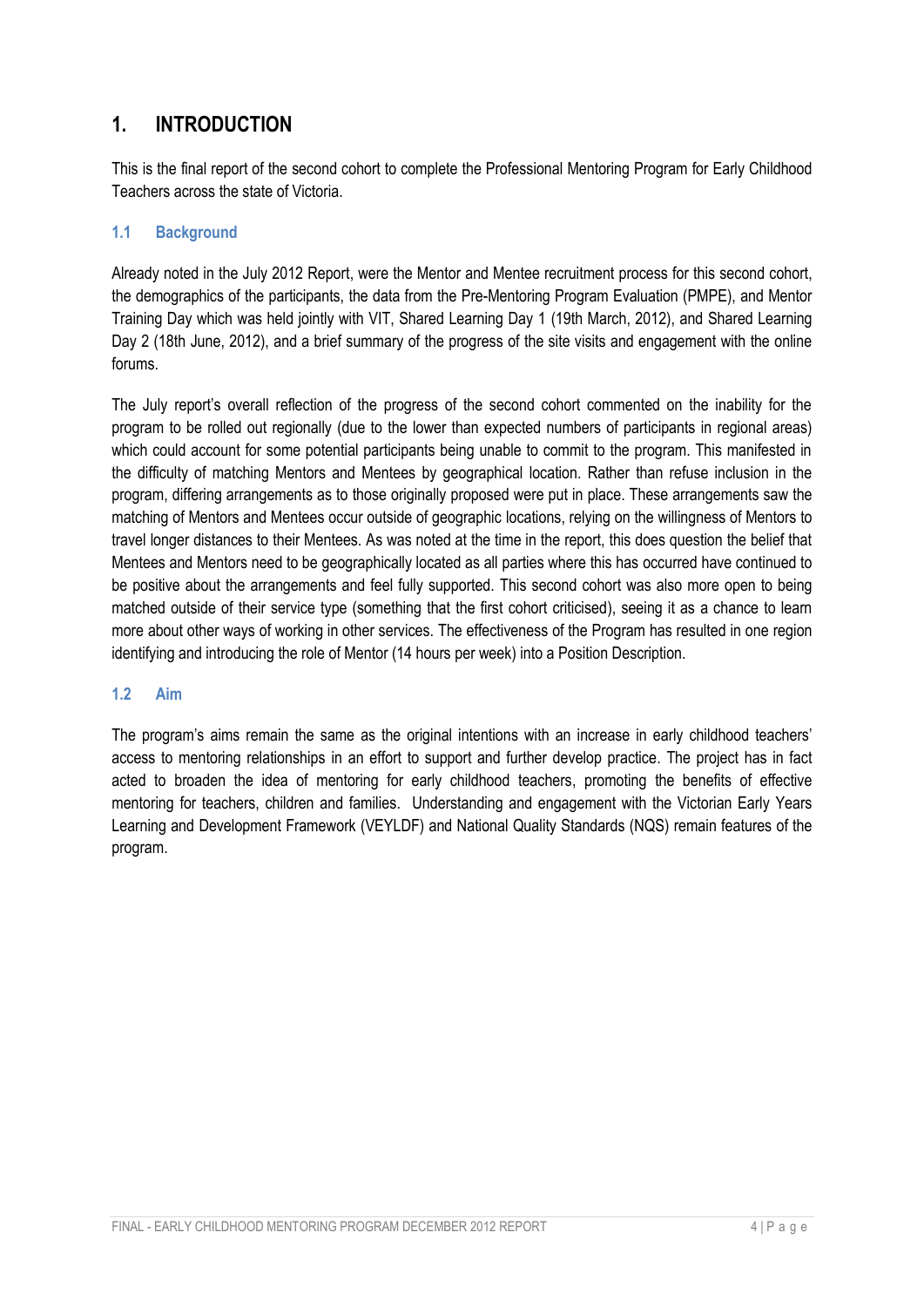# <span id="page-6-0"></span>**2. FINDINGS: COHORT TWO**

This summary provides details of the Reflections on Learning Template, the Post-Mentoring Program Evaluation (POMPE), as well as the three questions considered at the Celebration Day, the Site Visits, incorporation of SAM, and the project Website.

The data that informs the following sections is somewhat limited. Despite numerous requests for the completion of the template to inform the presentation for the Celebration Day, and subsequent follow up phone and email contact, only 41 out of 94 completed templates were received. After numerous attempts to contact participants and no more data forthcoming, it was decided to use the data already collected and include any late data in 2013 reports.

#### <span id="page-6-1"></span>**2.1 Program Completion**

In most cases the Project Co-ordinator was advised by the Mentor if a Mentee did not want to or was unable to continue in the Program. Where possible the Mentee was encouraged to continue particularly, in the case of a change of employment, but unfortunately this was not always practical. During the course of the Program, the Mentors were encouraged to 'report' if Mentees were not responding to their 'visit appointment requests' – this was followed up by the Project Co-ordinator who also attempted to make contact with the Mentee. When contact was made it was confirmed with the Mentee that they were still interested in continuing in the Program, with agreement made for the Mentee to follow up on visit arrangements. In some instances the Mentee again did not carry through with these arrangements. This has resulted in some ambiguity around Mentee completion of the Program.

|                                   | <b>Numbers</b>  | <b>Comments</b>                                                |
|-----------------------------------|-----------------|----------------------------------------------------------------|
| Number of new applicants offered  |                 | One Mentor was asked and agreed to continue in the 2nd         |
| Mentor role:                      | 12 <sup>°</sup> | cohort as a Mentee from an isolated area would otherwise not   |
| Trained Mentors (from 2011):      | 8               | have been able to be included in the Program. The Mentor       |
| Mentors who participated both 1st | $\overline{1}$  | was asked and agreed to undertake workplace visits only -      |
| and 2nd cohort:                   |                 | she was not required to (but was invited to attend) all Shared |
|                                   |                 | Learning Days and the Celebration Day.                         |
| Number of Mentors who             | 21              | All Mentors completed the program                              |
| completed Program                 |                 |                                                                |
| Number of applicants who          | 73              |                                                                |
| accepted and commenced            |                 |                                                                |
| Program as Mentees                |                 |                                                                |
| Number of Mentees who             | 67              |                                                                |
| completed Program                 |                 |                                                                |
| Number of Mentees who did not     | $6\phantom{1}6$ | Formal departure from the Program (2 people): resigned         |
| complete the Program. Reasons     |                 | from position (1); work and personal pressure (1)              |
| for non-completion are shown in   |                 | Informal departure from the Program (4 people): i.e. failed to |
| comments                          |                 | respond to email requests from Mentors/Project Co-ordinator    |

#### **Table 1: Cohort 2: Mentor / Mentee Program Completion Summary**

#### <span id="page-6-2"></span>**2.2 Action Research Projects**

In this program Mentees are asked to choose one aspect of their practice that they would like to concentrate on. Together with their Mentor they then take a systematic approach to how they critically reflect on this aspect of practice and this then becomes their critical reflection project throughout the mentoring program. The name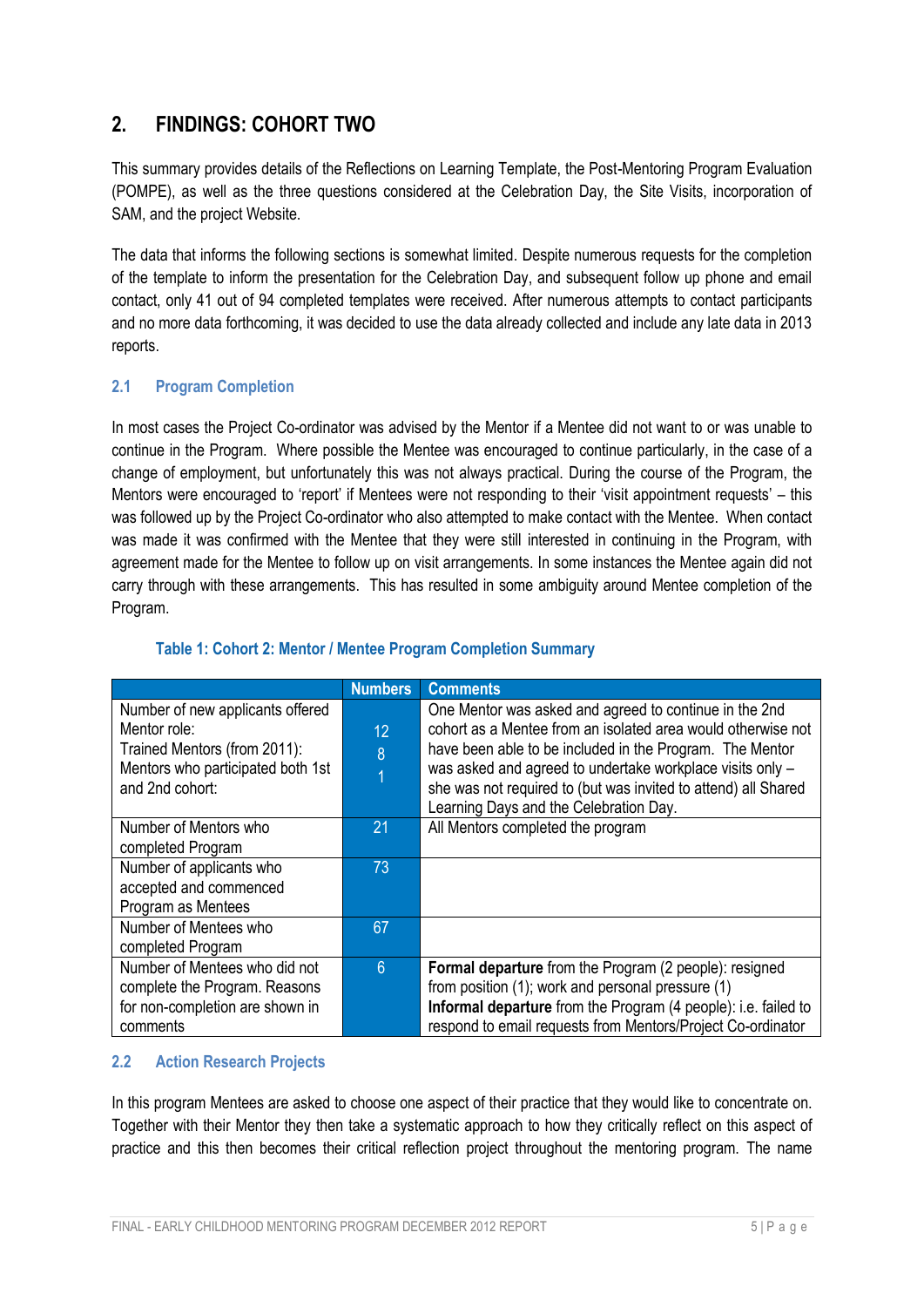Action Research Project was changed to Reflective Practice Project half-way through the first cohort to make it sound more 'user-friendly' and distinctive from 'a university assignment'.

#### **Project topics**

Topic choices for the Reflective Practice Project for Cohort Two revolved around the following themes which are in hierarchical order (smallest number of projects to largest number of projects):

#### *Coping with change*

#### *Advocacy*

 This project focuses on advocating for the linguistic and cultural needs of the local community to the employer and engaging them in funding additional support in the way of a bilingual staff member

#### *Assessment for learning and development*

• Attention was on methods of recording observations, along with ways to share a child's learning journey with parents

#### *Building leadership skills*

• Projects under this topic concentrated on supporting team and self in programming and planning, and the belief in self as a teacher and leader

#### *Documentation*

• Projects focused on the 'what, when, how' of documentation, making it more meaningful, relevant and effective, as well as linking documentation to the framework

#### *Collaborative and inclusive practice*

• This was a topic that drew a lot of attention with many projects aligning with the notion of collaborative and inclusive practice. These projects included relationship building with families, children, colleagues in an Aboriginal centre, school colleagues, planning for diverse families and children, inclusive programming for children and families (culturally responsive), programming in LDC, supporting children with additional needs, and developing confidence / skills to deal with children, parents, committees, and staff.

#### *Connecting with families*

 This was another area where a large number of projects converged such as involving families, working with parents for positive child outcomes, helping families feel a sense of belonging, connecting with multicultural families, effective communication strategies, and self-confidence to achieve desired outcomes.

#### *Professional practice*

<span id="page-7-0"></span>• This topic had the most projects including those with an emphasis on skills / strategies in leading the group and the room, group times, transitions and scaffolding, further refining skills, developing time efficient and effective documentation, planning process, and strategies to encourage respectful behaviours while supporting and recognising a child's natural energy, spirit and enthusiasm. There was also the notion of developing their identity as a teacher.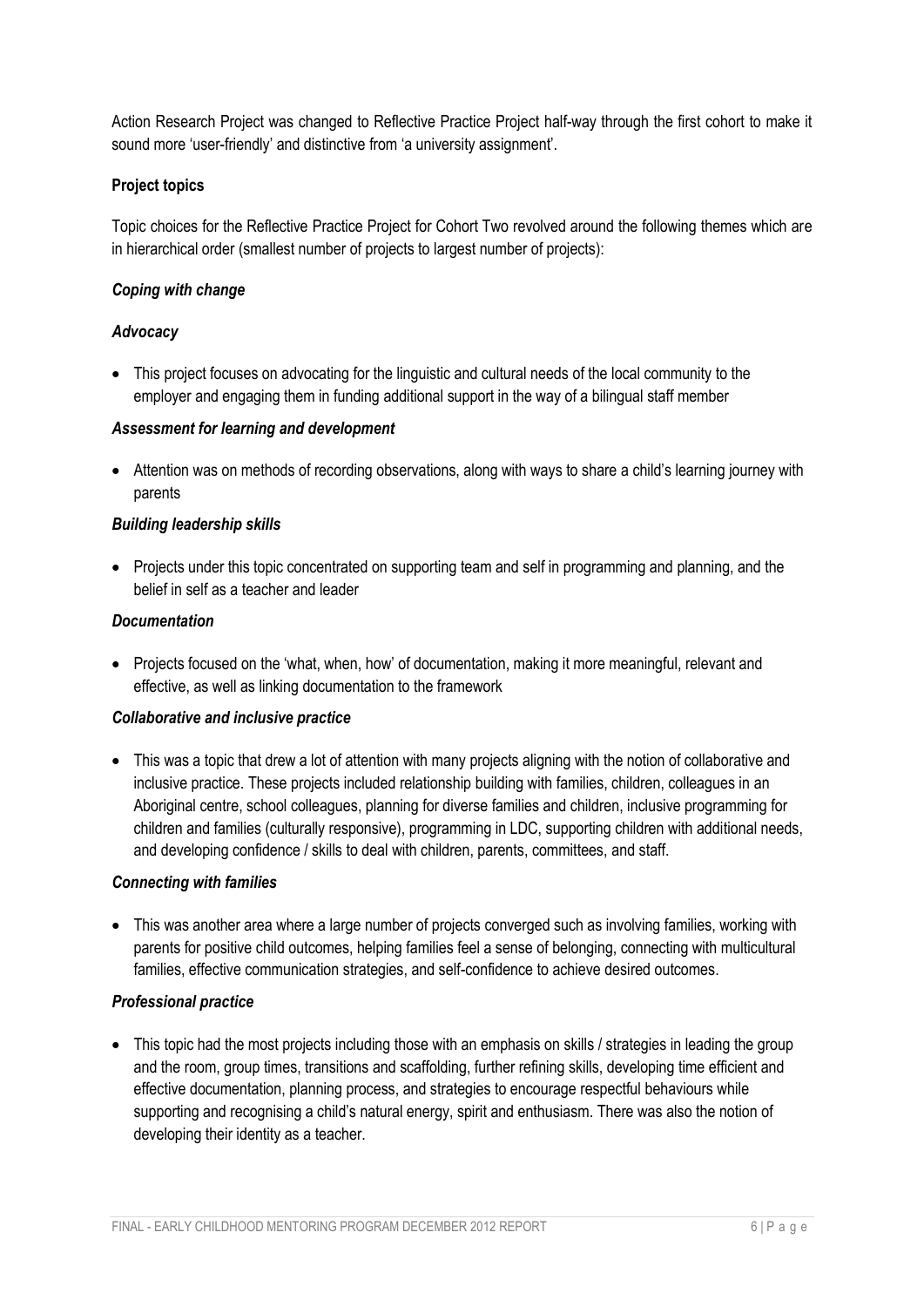#### **2.3 Site visits**

Site visits were ongoing throughout the Program.

While the majority of Mentors completed four site visits to their Mentees, not all of the Mentees in this cohort availed themselves of this opportunity. Nine Mentees did not receive all four visits – either by failing to respond to appointment requests from their Mentor or by formally notifying their Mentor that they did not require further visits. It was noteworthy that many visits took place outside of the workplace for reasons including; lack of time allocated for discussion and planning to occur; workplace relation issues (for example projects that related to bullying or building self-confidence were inappropriate to be discussed in the workplace); encouragement by Mentors for Mentees to visit their workplace; and informal meetings by groups used to network. Mentors generally felt it equally important for their Mentees to visit them in their workplace to create further networking opportunities and to expand discussions about practice. The Mentors whose Mentees chose not to be visited, felt a sense of failure and inadequacy in that they had not fulfilled their mentoring role. It is noted that where Mentors allowed the Mentees to identify their own requirements and concerns which were then followed up on, resulted in a stronger relationship and more positive outcomes for all. This was also the case where the Mentor established, developed and minted communication with their Mentee and group. Mentoring groups where communication was not as effective and caused a break down in the mentoring relationship, were offered feedback and support by the Mentoring Project Team to the Mentors.

The implementation of guidelines for each visit provided more direction for both Mentor and Mentee during the visit and allowed them to focus on what had been achieved and what needed to be followed up. If the visit logs were utilised correctly, this was particularly relevant at the fourth visit to provide the Mentee with the opportunity to identify their next step on completion of the Program. Some goals that Mentees identified included a move to primary school teaching; becoming a teacher educator; changing to a new position where they were more supported; undertaking and completing the validation process; pursuing Mentoring roles; developing leadership opportunities; and undertaking programs such as those offered at the Bastow Institute of Educational Leadership or University courses. While some Mentors and Mentees explored developmental opportunities as part of the bigger picture in the early childhood profession, others focussed on individual goals which included; plans for retirement, achieving work and life balance; exploring professional learning opportunities in areas of self-interest; and further developing family relationships and practices within the centre.

#### <span id="page-8-0"></span>**2.4 Online forums**

Online forums still proved difficult in a number of ways. The main problems were that the Mentees didn't receive email notification when someone sent a post to the forum, and most commented that time to access the forum was an issue. This was not a feature that was available when the website was first developed. Further modifications have enabled email alerts to be part of the online experience for the 2013 cohort. Other aspects that could have caused frustration were that some posts went unanswered and some Mentees really wanted to connect with other Mentees outside of their immediate Mentee/Mentor group so they had communication with peers from like services/situations. Despite these issues, the Mentors actively encouraged their Mentees to use the online forum as a site for the sharing of experiences and practice.

As the teaching year progressed, the number of users and posts decreased with nine of the 21 Mentor/Mentee groups not having any activity from August through to November. Many posts were not responded to and the most number of responses was three. Topics on the forum initiated by Mentees included first post/Hi; team teaching experiences; suggestion box follow up; teaching time and non-teaching time and Self Assessment Manual user problem. It was noted that Mentors encouraged Mentees to use the forum with the topics of centre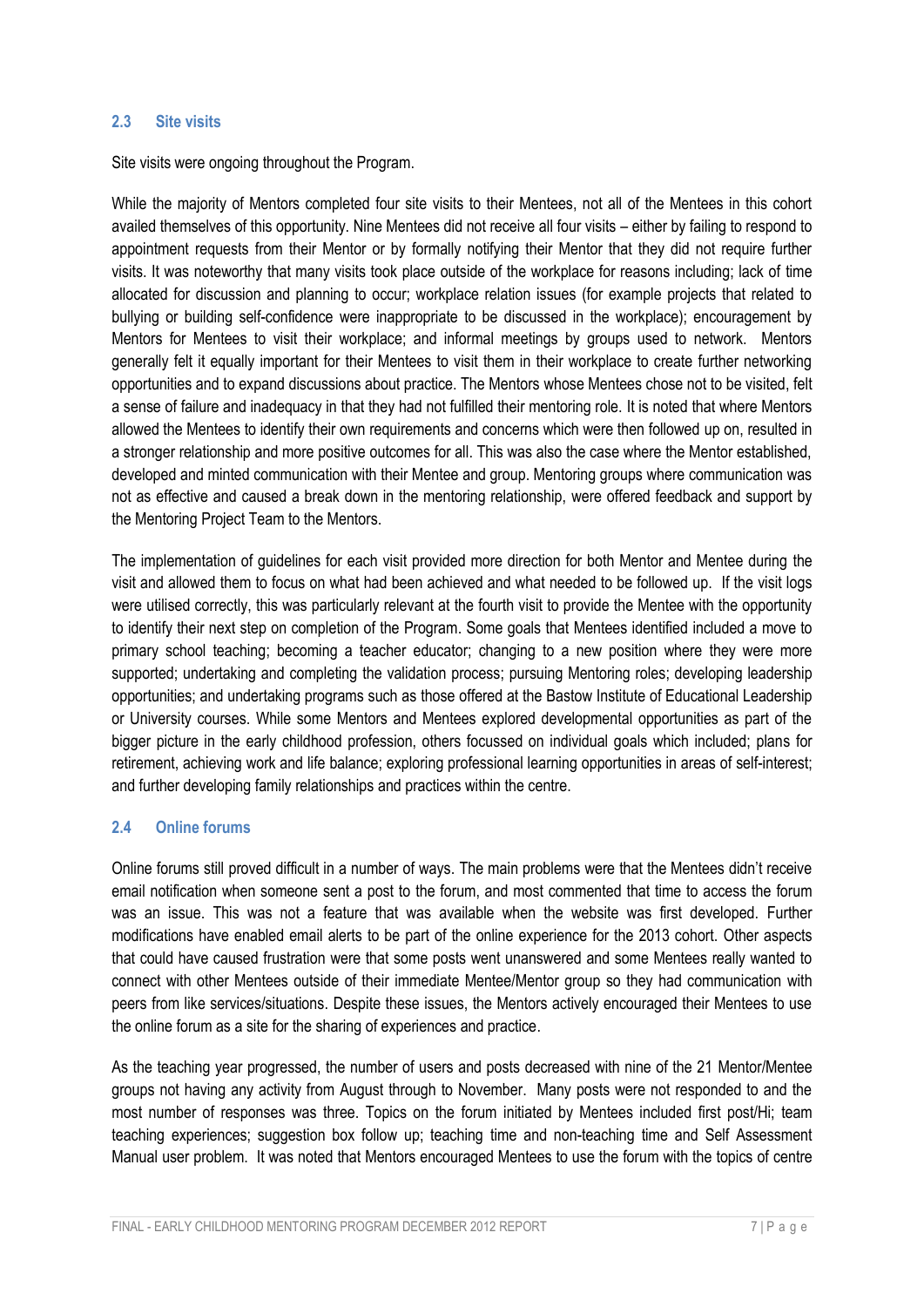philosophy; family meetings; research project discussions; cluster management experiences and Transition Learning and Development Statements.

The Collegial Support Forum (only accessed by Mentors and Mentoring Project Team members) was also only utilised on a few occasions to express concerns about Mentee's welfare in the workplace and that of the Sector a copy of the discussion was edited to delete names and workplace details and then forwarded to the DEECD Project Managers to highlight the worrying experiences of teachers in the field. The forum was also used to highlight/question the capacity of Mentees to commit to the Mentoring Program as the end of the year approached. While the main purpose of the forum is for Mentors to access collegial support - the Project Coordinator uses the forum to also update both Mentors and Project Team members on issues relevant to the Program. The Director and Co-ordinator felt it was important to let Mentors know that their concerns had been notified to DEECD and to encourage them (and their Mentees) to continue to identify and discuss concerns and experiences that impacted on their wellbeing and the sector in general.

#### <span id="page-9-0"></span>**2.5 Self-Assessment Manual (SAM)**

Cohort two was more forthcoming with their SAM responses and 30 were received. General comments about undertaking the SAM process were favourable. Many Mentees could see the benefits of completing SAM and thinking more about the theoretical perspectives which underpin their practice. Some were curious as to why certain perspectives were reflected in SAM and set about reading and thinking more about why they do things the way they do. One Mentee stated that SAM had opened her eyes to her own practice enabling her to better understand the basis of her philosophy, while another Mentee suggested that this tool would be useful for her to revisit in a couple of years' time to see if anything about her practice had changed. Mentors also commented that they found SAM useful to help them reflect on their own practice.

#### <span id="page-9-1"></span>**2.6 Reflections on learning template: Mentees & Mentors**

In the final round of data collection a template was sent to all Mentors and Mentees in Cohort Two prior to the Celebration Day to capture the learning that occurred during the life of the Program. The following information is taken from these completed templates.

#### <span id="page-9-2"></span>**2.6.1 Personal learning**

Mentors were asked to recall how they felt after having participated in the mentoring program. Words that Mentors used in their summaries included:

- Empowerment
- Learning
- Enthusiasm
- Enjoyment
- Collaboration
- Increased confidence

Many Mentors appeared to learn a lot about themselves such as: they are good listeners, empathic, have valuable knowledge to share, are doing a 'good' job, are truly passionate about the early childhood sector, and that it is difficult not to just step in and solve problems. As one Mentor wrote about what she had learnt from participating in the program: *'That I am extremely passionate about the early childhood sector and that I hold very high professional standards and adhere very strongly to the Code of Ethics.'* Whilst another stated '*I feel*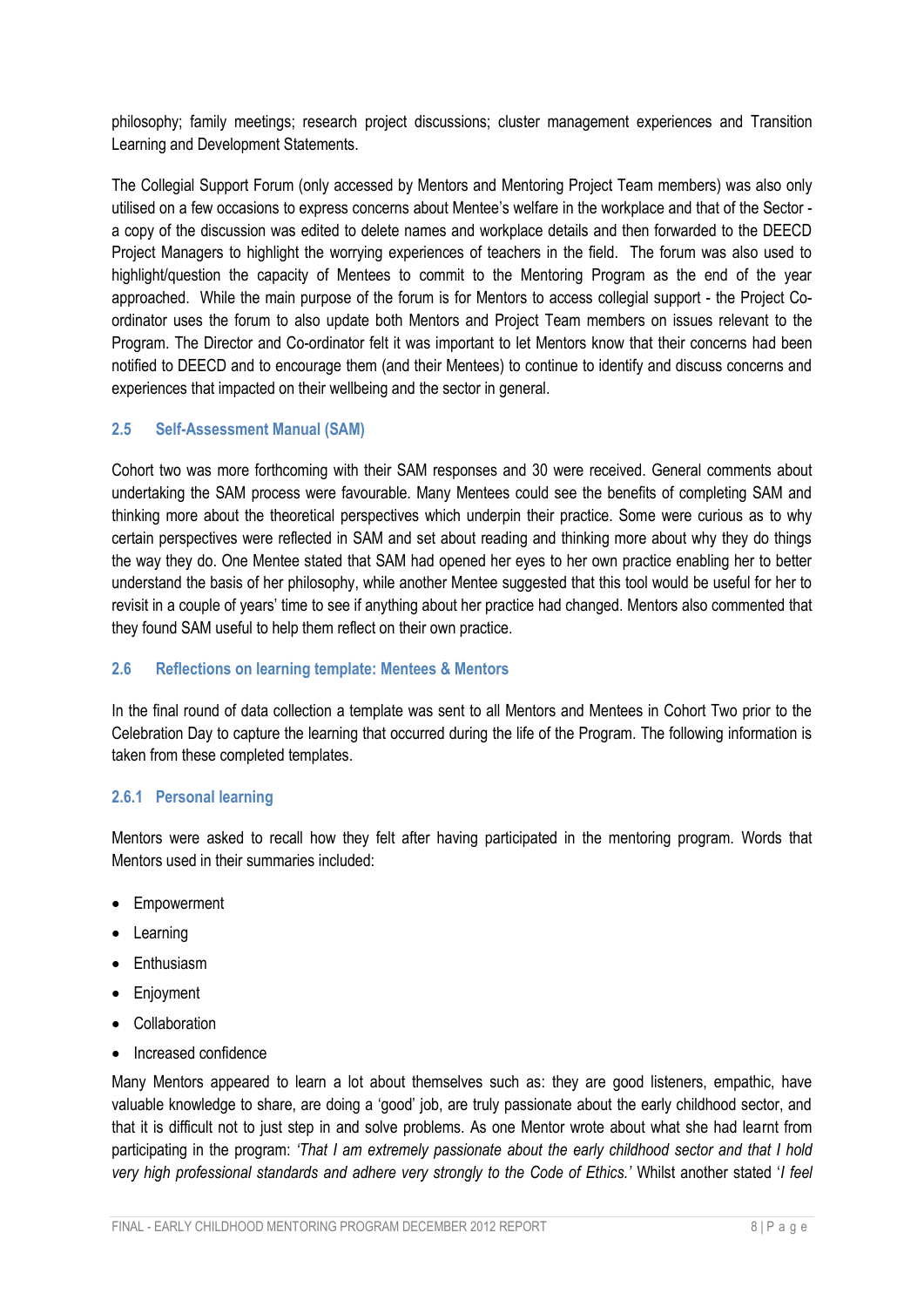*more empowered in my ability to help others in the sector, that l have a lot to contribute and that l can learn from my mentees along the way. I think it has been a journey for all of us.'*

With this came a growth in self-confidence, noted by a number of Mentors, with the realisation that they did have much to offer the field. However, for one mentor there was also the realisation that *'I cannot control every outcome and that I don't have all the answers.'* Another commented, *'I have learnt that I may not have all of the answers but that is not too important. What is important is for the Mentees to find answers that are workable for them.'* And another commented, *'I felt at first what could I offer? Am I really "qualified" to do this? All the selfdoubt things you have, especially on the first mentor shared learning day. Now I feel I have something to offer, sage advice, ideas, empathy, sounding board, emotional support and resources. However, I know I still need to work on my skills in mentoring. I still just want to solve everything for them!'*

For some Mentors this learning has impacted on their own practice as highlighted in the following quotes:

*'I have grown in many ways - I gained so much from my colleagues/mentees. For example, how to look at things/issues differently. This process has shown us practical ways to solve/assess/reflect - breaking problems into smaller manageable components. I have also developed a better ability to "listen" - what is being said as well as "hearing" the underlying issues/concerns.'*

*'I actually learnt a lot. I have changed the way I program over this year. It also opened my eyes to the problems facing those in childcare (not kinders) and found staff there to be very dedicated. I enjoyed being there to support and not direct or lead. I loved that.'*

*'I feel that this opportunity has made me reflect more critically on my own professional practice and what I have to offer to the field.'* 

The reciprocal nature of the program is reflected in these comments where both Mentees and Mentors gain from participation. *'I feel more confident, connected with the field, enthusiastic about change and new possibilities. I also feel that I made greater impact on my Mentees than originally thought. I also feel that networking and collaboration with other professionals is vital for the ongoing improvement of all educators practice.'* 

It was an enjoyable experience for Mentors to be able to exchange ideas – get new ideas, validate current ideas and talk together to come up with new solutions or expand on current practice. One Mentor noted 'It is not often we set aside time to talk professionally about general issues.'

Mentees learning revolved around an increase in confidence levels and a belief in themselves as professional educators. They have learnt:

- To prioritise and not get too overwhelmed and stressed
- To stop worrying
- There is more than one way of achieving a goal
- New ways to look at problems
- 'Everything takes time to evolve and develop and over time it gets better'
- The importance of reflecting on practice
- Learning will never cease, and
- To value themselves and their practice.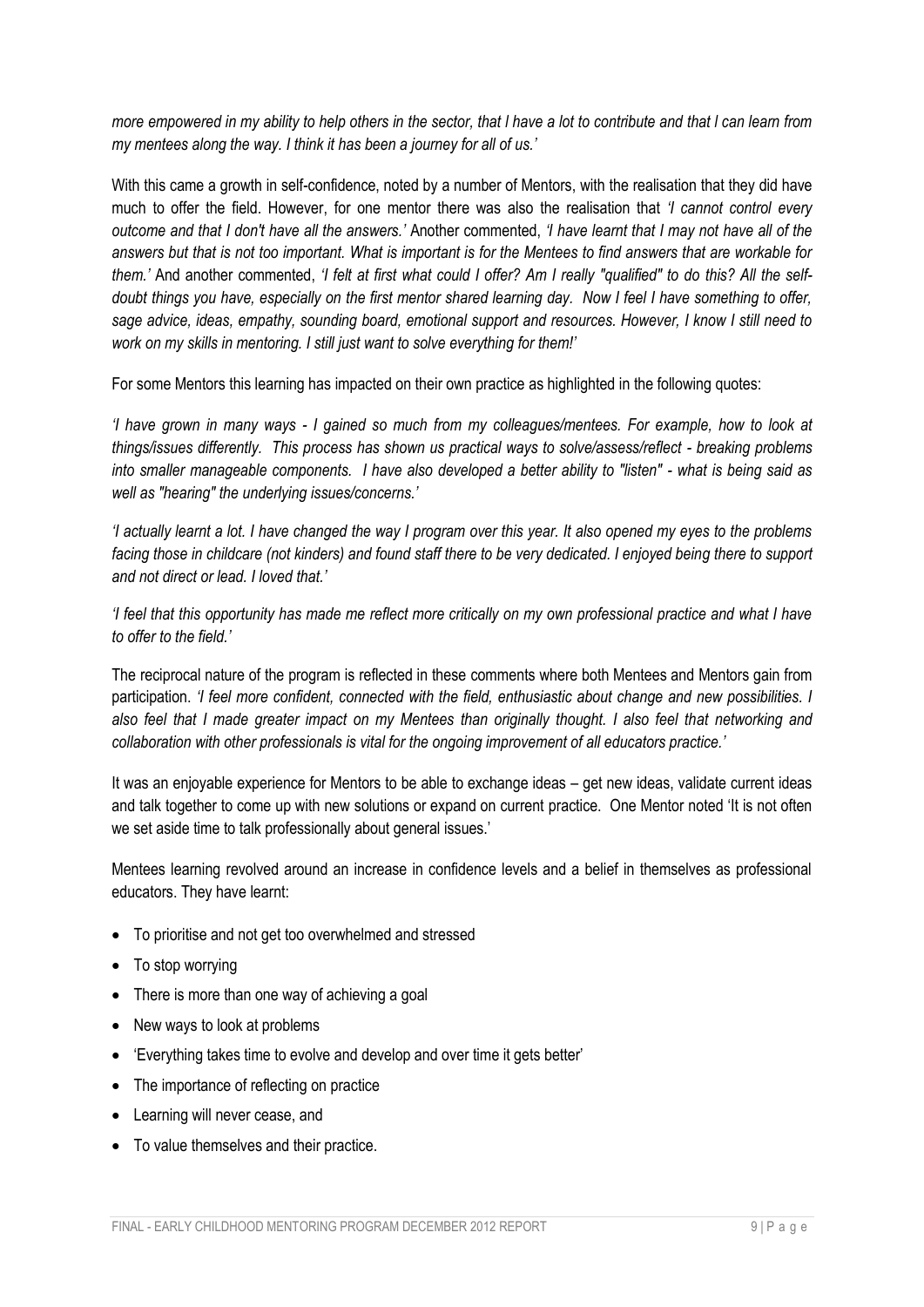To feel reassured that it is fine not to feel that you don't know everything at this early stage in your career has certainly acted to lift the confidence levels of many of the Mentees as the following comments atest:

*'We will never know everything, it is a wonderful career to be involved with children and to keep on extending our own learning and developing as well.'*

*'This year in general I learnt to trust myself more, to make decisions and stick to them even if they are not perfect. I learnt that I can't possibly achieve everything I would like to in a day and that it is important to celebrate the small achievements and know that I will improve as I teach more.'*

*'I have learnt that as an early childhood educator I am continuously building on my professional knowledge and* further extending my teaching practices through having effective partnerships with other educators. Professional *growth is an ongoing process that is accomplished through working collaboratively with fellow educators.'*

For one Mentee she was assisted to find courage and confidence within herself:

*'I have learnt that I am actually quite a confident person. I have found courage in myself to tackle challenging and difficult conversations with families and with educators.'* 

A deepening awareness of the importance of reflecting on practice was noted by a large number of the Mentees, with many commenting on how beneficial this has been to their understanding and work with their colleagues, the children they teach and their families.

*'I have continued to learn about my own process of learning – I have been able to view myself in different situations and then reflect back on these in my mentor/mentee meetings, which has encouraged me to be honest and see my own journey from a more objective perspective.'*

*'I have recognised the beautiful connection between constant reflection and changing practices and I have thoroughly enjoyed the process. The way that one discovery can lead to another and it becomes a constant cycle. I have also discovered that I love designing the new ideas, creating new planning/documentation/routine ideas and implementing them.'*

*'I have become a deeper reflector and much more aware that how things first appear will evolve given consistent non-biased reflection. Bias also needs to be redetected and removed as it is a silent and an invisible lens over the eye.'*

There was however challenges to personal learning and these can be organised under the themes:

- Time management
- Open-mindedness
- Confidence

#### *Time Management*

Time management was an ongoing issue for some Mentors and Mentees. Trying to find mutual times to visit everyone was difficult especially when Mentees often seemed busier than the Mentors themselves. In one case a Mentee travelled closer to the Mentor to assist with the scheduling of visits. Finding time for visits became more difficult towards the end of the year when 'time is at a premium for teachers'. With varying schedules and Mentees located across various locations, time will always be a factor when face-to-face visits are involved.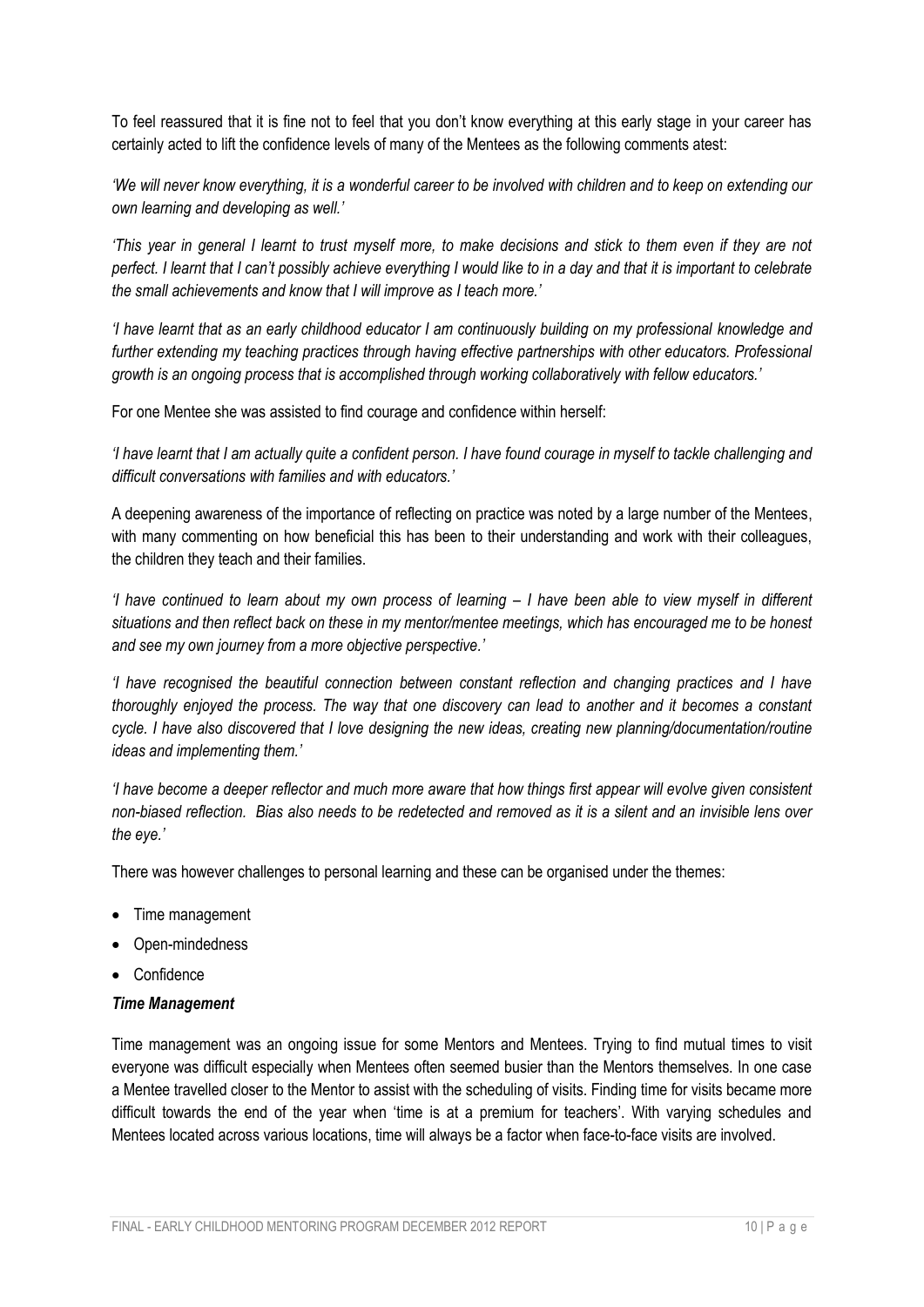#### *Open-mindedness*

It was unfortunate to note that some Mentors found their Mentees not as open-minded as they would have liked. Three mentors mentioned the resistance they felt from their Mentees:

*'I found that two of my more mature (older) teachers/mentees quite resistant to change and their programs were very outdated. Also, their use of technology was very limited. I did not address these issues as that was not my role. I just assisted them where I could.'*

*'It was challenging trying to get some of the mentees to be open.'*

*'Sometimes, particularly early on in the program, it was difficult to get the mentees to think more widely. It is interesting to see how much more confident and relaxed they are about talking about what they do at the other end of the year.'*

As with Cohort One, those Mentees whose employer had suggested they undertake the mentoring program, did not engage or contribute effectively. It could be said that they weren't invested in the opportunity because they didn't volunteer to apply. This indicates that the success of the program hinges on the participants identifying for themselves what they want to achieve.

#### *Confidence*

Feelings of nervousness were experienced by some Mentors which revolved around whether they did indeed have something to offer their Mentees, and questioned their own skills and ability to Mentor.

*'Each visit I was initially nervous, hoping I would be able to support the mentees making sure their precious time was used wisely. Don't judge, it is hard not to rush in with solutions that we would engage in, the process is much more worthwhile if the mentees find their own solutions with your guidance …they love to share their thoughts, let them.'*

*'I tend to absorb all their negative experiences and feelings. I get worried about the sector in relation to what some services are doing and I feel worried about where the sector is headed in relation to the educators.'*

Where Mentees were doing well in their services, Mentors felt that they were not needed or did not have anything extra to offer. 'That some mentees were doing really well they didn't need my support and l didn't feel that l was able to support them any further in their role.'

Another issue which caused Mentors concern was working out where each Mentee was in relation to their own learning and professional development, as the following statements illustrate:

*'Discovering what mentees actually wanted. One relationship was really positive and I learned from her but the other was more problematic and I felt I really didn't meet her needs (which I feel horrible about) and we had differing expectations of the program.'* 

*'I think it is challenging to determine just where each mentee is in their understanding of themselves. The challenge is to keep asking questions to find common understandings and ideas that are supportive of each individual mentee.'*

Overall, Mentors have learnt:

- To have confidence in their own knowledge
- To realise they have something valuable to contribute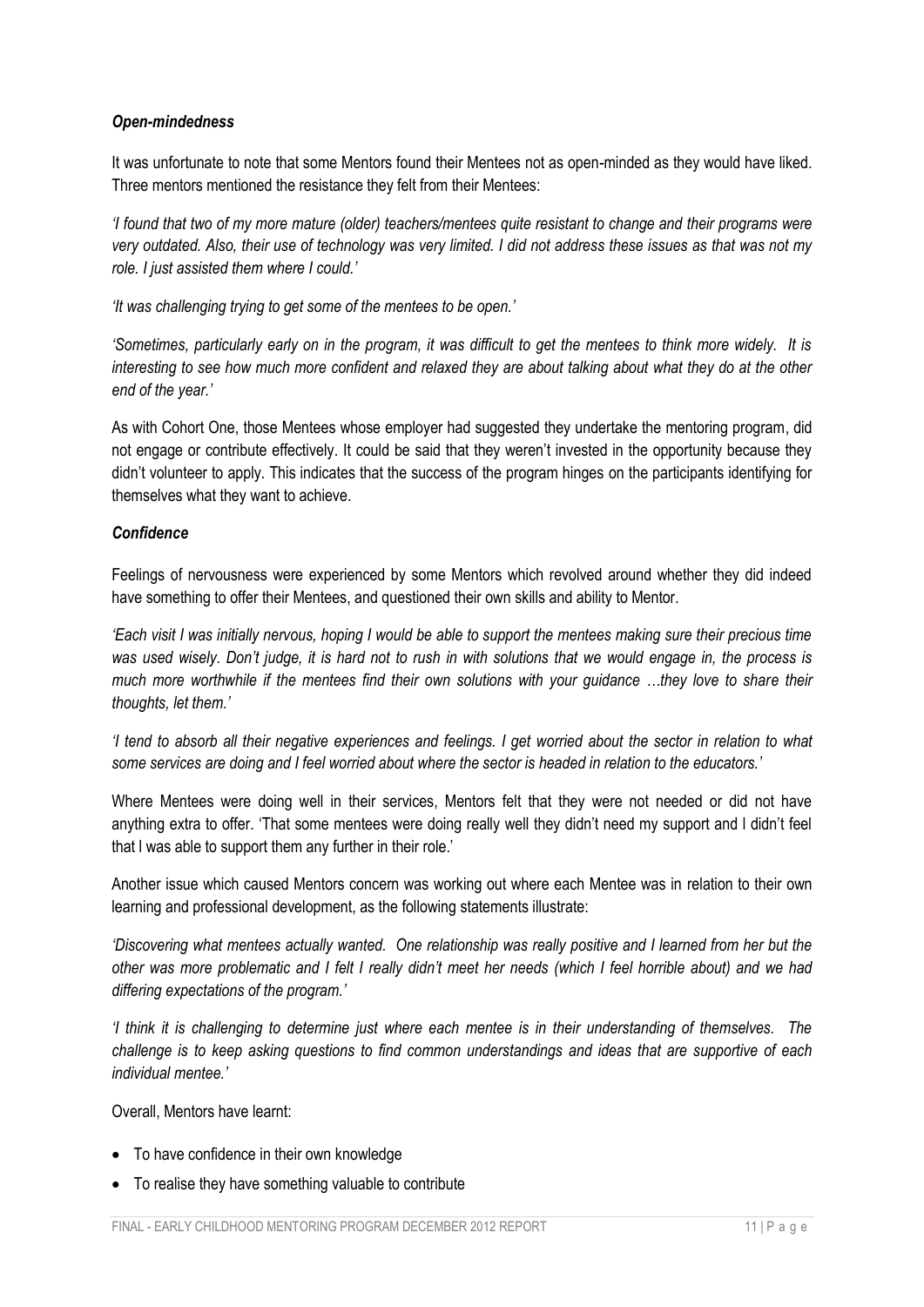- That they are also learners
- How rewarding it is to quide and support others
- Effective listening skills
- Valuable ways of working with others

#### <span id="page-13-0"></span>**2.6.2 Effective mentoring**

Research states that for mentoring programs to be effective, they need to be:

- **Reciprocal**: An equal professional relationship, both are teachers and learners. The experienced and new to the profession or professionally isolated teacher work together in an equal professional relationship where they are both teachers and learners.
- **Dynamic**: Mentoring influences/changes the context; and the context shapes the relationship. The relationship is organic. Whilst an understanding of mentoring is needed to underpin the approach, a formula does not work in forming the relationship.
- **Reflective**: The Mentor facilitates reflection on the part of the mentee to support the development of their professional identity; the Mentor professionally challenges the Mentee in developing their theory/philosophy, and sense of efficacy. In doing this the Mentor continuously reflects on their own practice and self-image as a teacher and Mentor.
- **Based on Professional Support**: While personal support is inherent in a mentoring relationship the emphasis is on professional support, in this case supporting the growth of teaching expertise.

In analysing the data all four elements considered part of effective mentoring were evident in the participants' responses. The following are excerpts that illustrate the alignment.

#### *Reciprocal Relationships*

*'That we all have so much knowledge (even though sometimes we think we don't) and it is very rewarding to use this knowledge to help others. This is a two way process.' (Mentor)*

*'I gained so much from my colleagues/mentees. How to look at things/issues differently.' (Mentor)*

*'The relationships I have formed. One particular mentee has inspired me and helped me make a decision about my own long term career.' (Mentor)*

*'I believe the mentors would feel a sense of achievement in journeying with each of the mentees. To see the personal growth of the mentees over the program. The mentors would also have had the opportunity to reflect upon their teaching practice and to learn from the mentees.' (Mentee)*

#### *Dynamic*

*'Open communication (collaborative partnerships) with my mentor and colleagues (including my Director) made me realise my expectations were unrealistic.' (Mentee)*

*'I am constantly evolving and responding and learning in my teaching practice.' (Mentee)*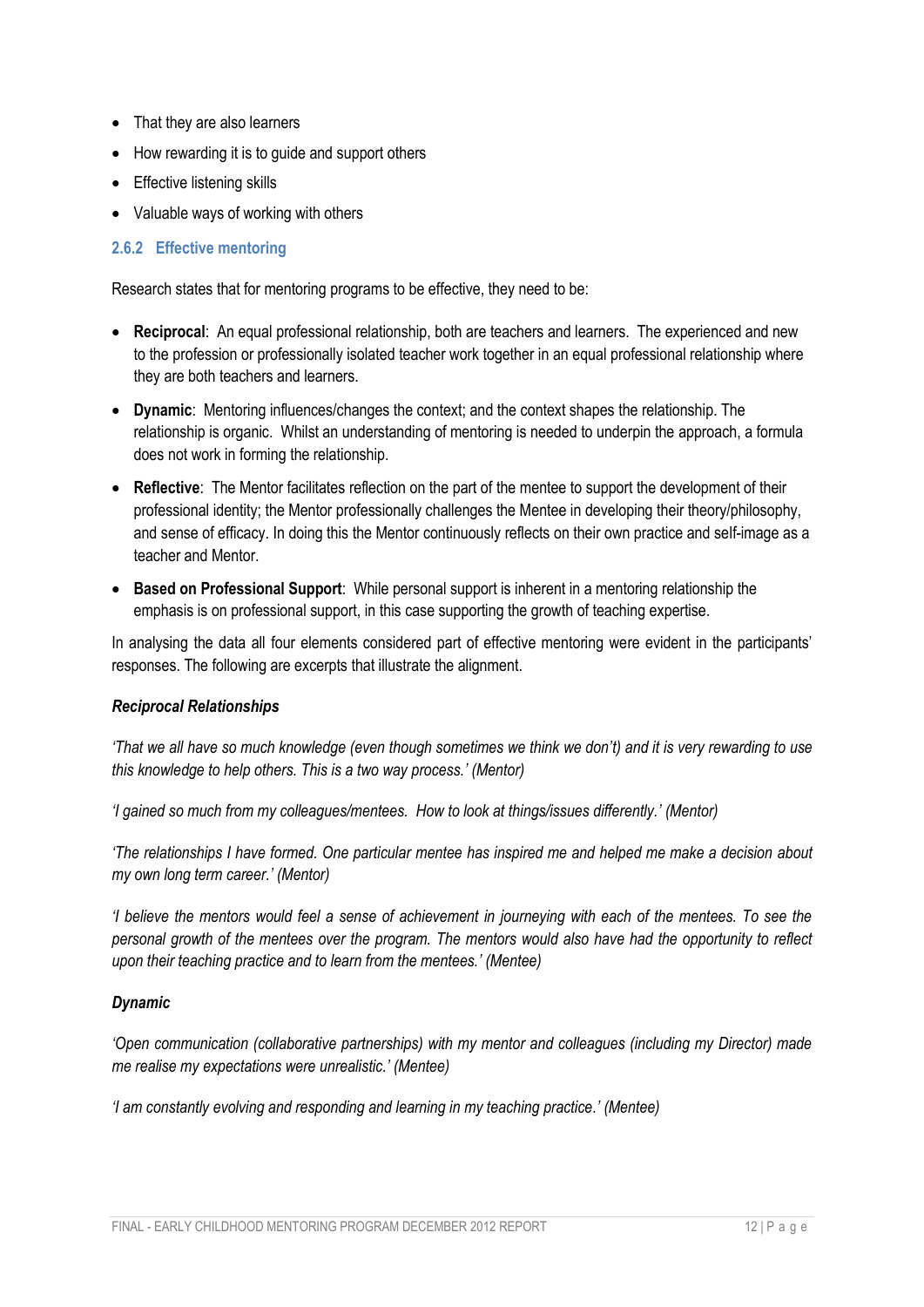*'I learnt that I am a good early childhood educator and I have been further empowered and reassured by my mentor who has been a fantastic support to me throughout this program. I have been able to re-evaluate where I want to be within my practice and the career path of which I would like to take.' (Mentee)*

*'I had very high expectation for both my project and myself. I often felt I did not meet my own goals. However through my mentors continued guidance I learnt new ways of looking at the problems which arose to help create new opportunities for greater learning.' (Mentee)*

#### *Reflective*

*'I feel that this opportunity has made me reflect more critically on my own professional practice and what I have to offer to the field.' (Mentor)*

*'I have recognised the beautiful connection between constant reflection and changing practices and I have thoroughly enjoyed the process. The way that one discovery can lead to another and it becomes a constant cycle.' (Mentee)*

*'I have learnt that I am actually quite a confident person. I have found courage in myself to tackle challenging and difficult conversations with families and with educators.' (Mentee)*

#### *Based on Professional Support*

*'I feel supported and strong (emotionally) with a great network.' (Mentee)*

*'That having someone outside your workplace to share 'work' concerns with is always rewarding.' (Mentor)*

*'We seem quite isolated and are not under the same umbrella, we all have different employers and seem somewhat disjointed, so connecting with others in the profession is important.' (Mentor)*

#### <span id="page-14-0"></span>**2.7 Discussion questions related to impact on practice**

To explore the connections between participation in the Program and participants own practice, and any implications this might have for child outcomes, data was collected from discussions held at the Celebration Day. Mentors worked as a whole group, noting down individual thoughts, whilst Mentees worked in pairs or individually to document their responses. All responses have been summarised below under the questions that were used to frame the discussion.

#### <span id="page-14-1"></span>**2.7.1 Mentor Reponses**

#### **What will you take into practice from participating in the Program?**

Mentors have been able to better appreciate the range of services offered to young children and their families. They have experienced differing styles of practice, differing perspectives, and the pressures / demands and challenges in the early childhood sector more broadly. This has made them aware of the importance of taking time to reflect, time to develop skills, ensuring 'the good talk - acknowledging strengths still happens.'

Collectively they have noted:

• Ongoing improved ability to relate to other human beings and take on their perspectives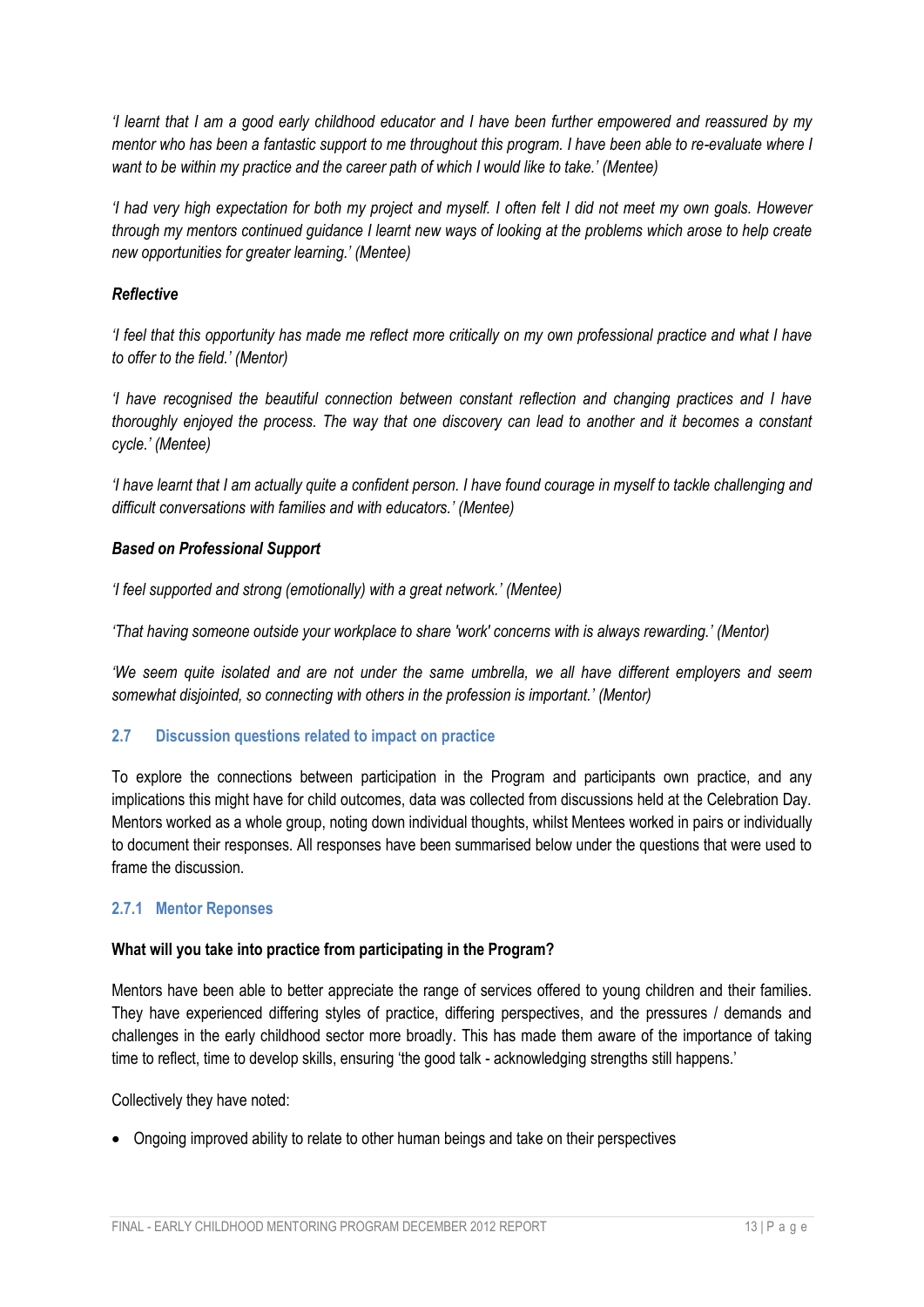- They too need to be more 'in the moment' and enjoy the time they are with the children without worrying about all the other issues that overwhelm their thoughts
- How beneficial communication is. How working together provides a flow of ideas and helps give direction to the work undertaken
- The value of having an emphasis on training staff
- An interest to continue to support early childhood staff
- Observation and range of services offered to children

#### **What impact do you think participating in the Program had on Mentees' practice?**

Generally Mentors felt that participation in the program by the Mentees would have a positive impact on their practice. It was suggested that perhaps they may feel that they can take a little pressure off themselves which has allowed them to step back and view their own development and the impact they have had on the children they teach. It was also felt that they would have more of a sense of coherence in their planning and connection to the early childhood field. The practical ideas and support, as well as the challenging of professional thinking around practice were thought to have also had an influence on practice.

#### **Do you see this as influencing outcomes for children?**

The perceived benefits of participating in the mentoring program for Mentees were seen as having the potential to influence outcomes for children. The following statements point to why this might be:

- *'Just by taking time to think and reflect ensures we consider our decisions more thoughtfully and this improves or at least changes outcomes'*
- *'Having an educator who is not "drowning", feeling overwhelmed, stressed or not good enough can only be good for children. The educators are feeling more grounded and are paying attention to small things that happen for children, they seem more present.'*
- *'Any support and self-assessment has to have a positive and ongoing impact on outcomes for children.'*
- *'Better equipped teachers who are less stressed.'*
- *'More confident teachers/educators - free to be more engaged and have 'fun' with children, etc.'*

#### <span id="page-15-0"></span>**2.7.2 Mentee Responses**

#### **What will you take into your practice from participating in this Program?**

Mentees listed a number of aspects that they would now take into their practice. These include:

Working with others…

- Listening listen to others thoughts and ideas, sometimes it is just a new perspective
- Networking with educators from other areas is beneficial. This shows other ways of being especially in relation to different cultures.

Working with families…

• I will look at family involvement in a different way. I have found that families enjoy being invited and encouraged to be involved in the program.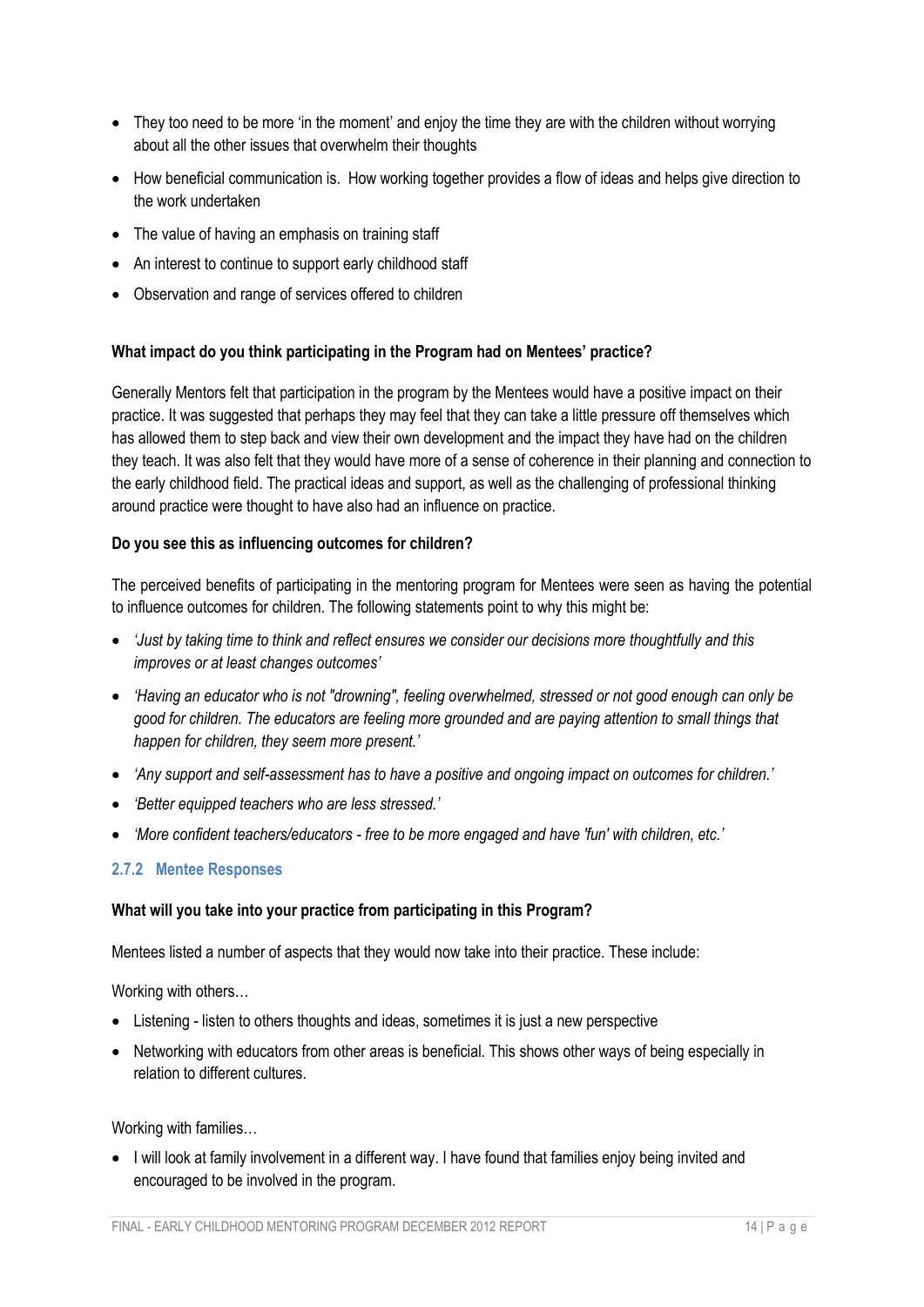- I have learnt to better value the impact families have within our kinder community and will establish a more positive learning partnership with parents.
- Many new ideas.

In relation to reflection…

- I would reflect, understand theories, network, work as a team......
- Reflection not only benefits the children but helps the teacher to improve practices and also remain fresh and current in thought and practice.
- To continue to engage in professional learning as this supports reflection and challenges personal beliefs.
- Deeper and more critical reflection.

In relation to myself…

- A majority of responses revolved around gaining confidence about one's own knowledge, abilities, and belief and trust in self.
- To stress less, and to listen to my body and realise when I am becoming anxious and stressed, not ignore it.
- I have learnt to be more relaxed in my practice. Be with the children in co-constructing their learning instead of worrying about the observations I had to do.
- That we are all still learning, and that mistakes are a part of life.
- More confidence and a stronger sense of community and connectedness to other teachers.
- Confidence, a stronger sense of professional identity, a network of early childhood teachers.
- The mantra 'It's going to be OK, it's going to be OK…'

#### **How did this impact on the children you teach?**

Mentees were very clear about the impacts their participation in the mentoring program had on the children they teach. They outlined aspects such as enabling the children in the group to become more responsive for their own learning and directing their learning from their interests; creating a better understanding of the children and the families in the kindergarten community which led to the creation of more engaging learning opportunities and the development of a community partnership with families; more focused intentional teaching and more reflection on practice. A rise in confidence enabled the Mentees to become more relaxed in their interactions with the children and able to spend more quality time with them rather than worrying about documentation. It also assisted them to be more articulate about their beliefs about teaching and learning which led to improved communication within services. The following responses are representative of the data:

*'We have felt more relaxed so our interactions have been calmer and engaged; renewed sense of purpose, children benefit as we've energised the program.'*

*'I believe I have become more in tune with children's attempts to understand and their individual learning styles. I also think this process has assisted me to commence developing professional confidence which supports leadership. This impacts children as if the teacher is in control of goals and objectives and team direction, then children can sense this and relax, providing direction to learning and provocations.'*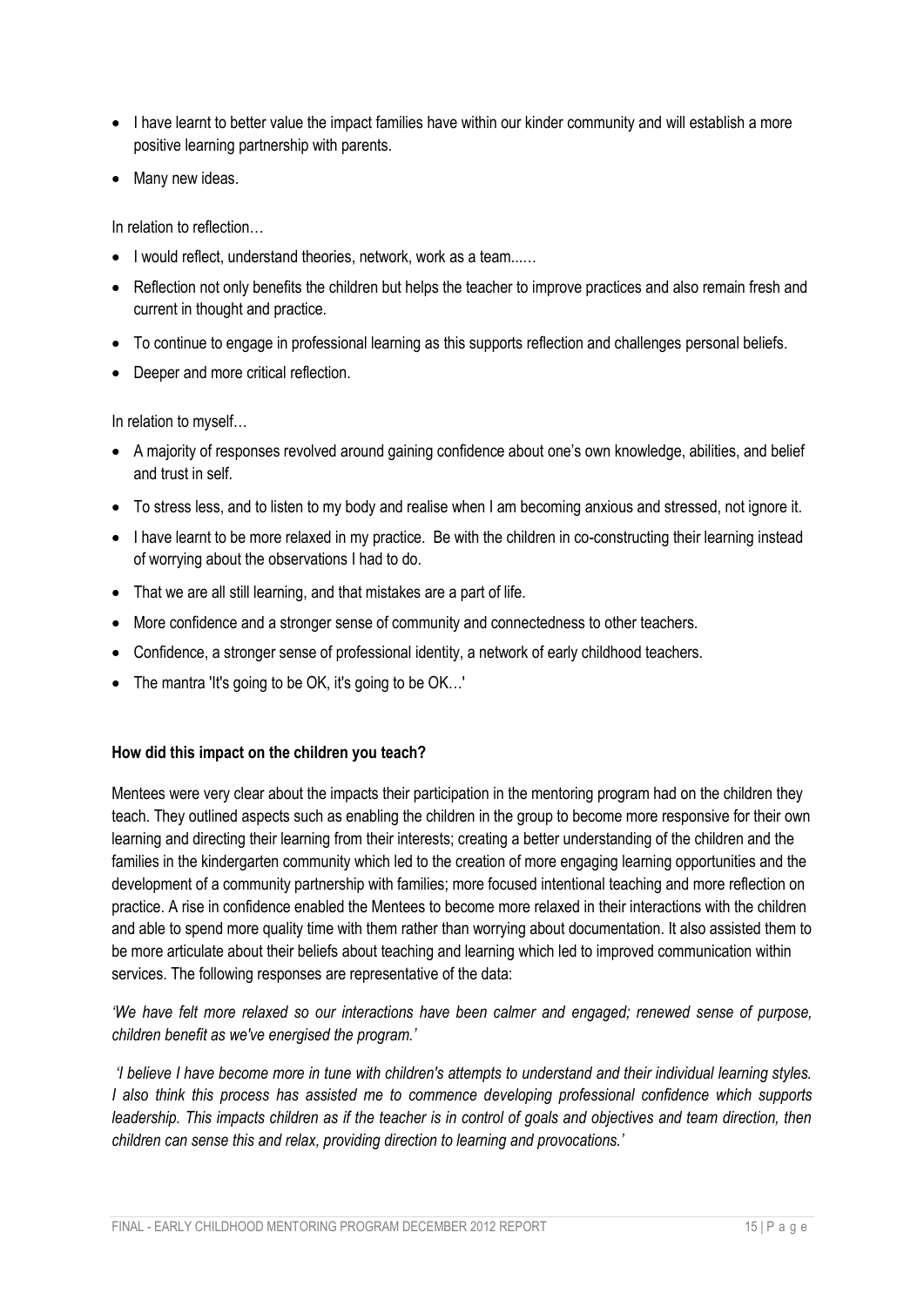*'I am more confident within my own abilities and have developed the ability to further empower my families which also supports the learning and development of the children I teach. I see each individual better now.'*

#### **What do you think Mentors gained from participating in the Program?**

There was general consensus amongst the Mentee responses that the Mentors would have gained valuable experience to take back into their own practices and reflect on further, as well as a sense of pride and achievement in the efforts of their Mentees. It was also felt that they could also now hold a better understanding of the many struggles and frustrations early childhood teachers encounter trying to adapt to so many new changes. With this knowledge they can reflect on the broader educational community and the diversity, strengths and challenging of the sector.

#### <span id="page-17-0"></span>**2.8 Mentees Experiences**

To further highlight the experiences of Mentees, two Mentees, chosen by their Mentors, have agreed for us to share their journeys in the program.

#### **Mentee A**

*"When I applied for this Mentor Program, I envisaged gaining skills in leadership as I began my first year teaching kindergarten. As a pedagogical leader in my workplace I started the year with trepidation, particularly when I met my strong and experienced team I would be working with. On meeting my mentor, we defined my project as 'Gaining confidence in my leadership skills'.* 

*As the year progressed, and the stresses grew, I began to have considerable self-doubt and anxiety about my knowledge and skills in early childhood teaching. I felt beaten down by behavioral guidance issues in my kinder group, team management of the educators working in my room, and in particular how to cope with a very dominant co-worker. My Mentor provided me with support; not just someone to listen, but someone to tell me I have a right to be overwhelmed by this.* 

*My Project began as 'Gaining confidence in my leadership skills' but quickly turned into many rambling, yet supportive, conversations with my Mentor. We nutted out that I actually do know what I'm doing and talking about, and that I need to stop second-guessing everything I say and do. Slowly I began believing that I wasn't the worst teacher ever and that I am doing the best with the situation I have.*

*Together we worked out strategies I felt comfortable in using when approaching challenging conversations and confronting co-workers who I felt didn't respect my ideas or decisions. This enabled me to begin to come out of the shadow of my dominating co-worker. These strategies included using a reflective journal, defining rationales behind my decisions, and personally documenting my achievements however big or small.* 

*On my first visit I had specific goals - to question myself less and stick to the decisions that I make. By the second visit I was struggling quite a lot with negative comments and constant critique from my colleague. I found it difficult to stand up for myself as I felt our approaches to early childhood education differed so dramatically. I felt she didn't listen to me anyway so what's the point in standing up for myself as the kindergarten teacher. Looking back on my mentor logs from my third visit, I described myself as feeling like I was drowning in relation to confronting people and dealing with conflicts. However, I felt much more positive and self-assured about my kindergarten program and my work with children. At my fourth visit I felt less stressed and anxious and I think I*  was back to my bubbly self again, and this was lovely to share with my Mentor on this final visit.

*I feel I have got to a point where I am more self-assured in my teaching practice and have actually begun to believe in myself over this year and through my Mentor visits. In order to do this I needed to put myself first and*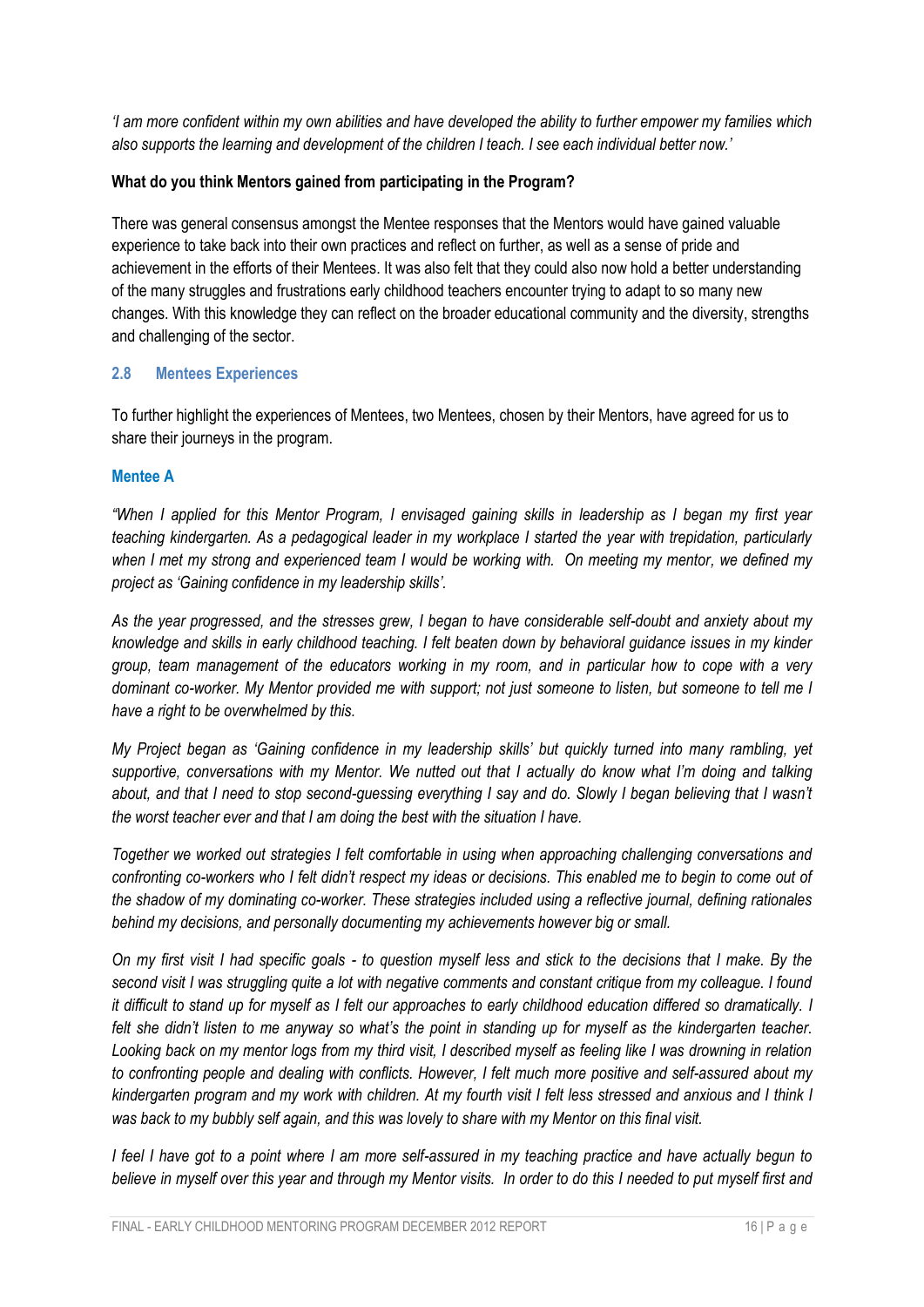*find a balance in my life. I found a work life balance. I stopped working at home; I stopped putting the expectation on myself that I work from home and on weekends. I realised you can't do and be everything all at the same time, and that doing the best that I can do, with my circumstances right now (group of children, setting, resources, time) is absolutely fine. On accepting this I was able to approach my teaching in a calmer and more enjoyable way. While my search for work/life balance was challenging, it made me realize I put exceedingly high expectations on myself – often feeling guilty if I didn't spend my weekends working and making everything perfect.* 

*I am happy to say that since October I have a renewed outlook on my personal and professional life. I do not work from home as a self-imposed rule and I approach challenges in the workplace with a cautious confidence as my belief in myself continues to grow. I have been able to become much more assertive through this program and instead of becoming introverted and frustrated, have been able to approach challenging conversations more openly and with conviction – being more comfortable asserting my leadership, knowledge, ideas and skills. I have learnt that doing this doesn't mean I'm being horrible to the other person; it means I'm exercising my professional right to an opinion, which should be valued just as much as any opposing views.* 

*My overall accomplishment from this program is that I have learnt I am not the energizer bunny. I deserve personal time, and it is ok to listen to my body and take time out when I need to. I am a creative person and I felt my personality was being squashed by paperwork and unrealistic expectations in the beginning of this year. I am now able to explore and share my creative skills with children, which has been unbelievably rewarding.* 

*This mentoring program allowed me space to have honest and open communication about my practice, and has been invaluable as I have grown both personally and professionally throughout this year and believe I am now a stronger person as a result."*

#### **Mentee B**

*"On commencement of my project, I was very unclear about what I would investigate. This confusion surrounded the process of undertaking both the mentoring program and seeking full registration with the Victorian Institute of Teaching. The Mentoring Program Coordinator, emailed out clarification about the program guidelines and clarified that focusing on a practice principle under the Early Years Learning Framework would guide our project. I chose to look at 'Assessment for teaching and learning'.* 

*I felt that my assessment of students focused around learning stories and was parent focused and didn't really mean anything to me when planning for children's learning. I was just pumping out learning stories and not considering the FOR, AS and OF of assessment. I met with my Mentor, looked at a format that would guide me in assessing students and referred to the Early Years Exchange Newsletter for ideas.*

*Midyear I presented a document to parents in an exchange session that provided a guide to the five learning outcomes and each child's learning in these areas. I also sat with individual children and asked them to look through their folio and tell me about what they had learnt at kindergarten. I jotted notes and shared their ideas in their folio. Later in the week, the students presented their folios to their families. The parents and children drew and wrote their ideas and thoughts in the folio. In term three, I began to run small workshops, assessing students as I interacted with them. I wanted to make sure that all of the ideas of student knowledge weren't just in my head but down on paper and in the form of different assessment methods. Along the way I had many questions about my process and discovered that assessment could be quite shallow if it is not carefully planned and recorded.*

*At the start of term four I began to write transition statements and began talking with schools. I realised that many primary school teachers have little understanding of the Early Years Learning Framework. I devised my*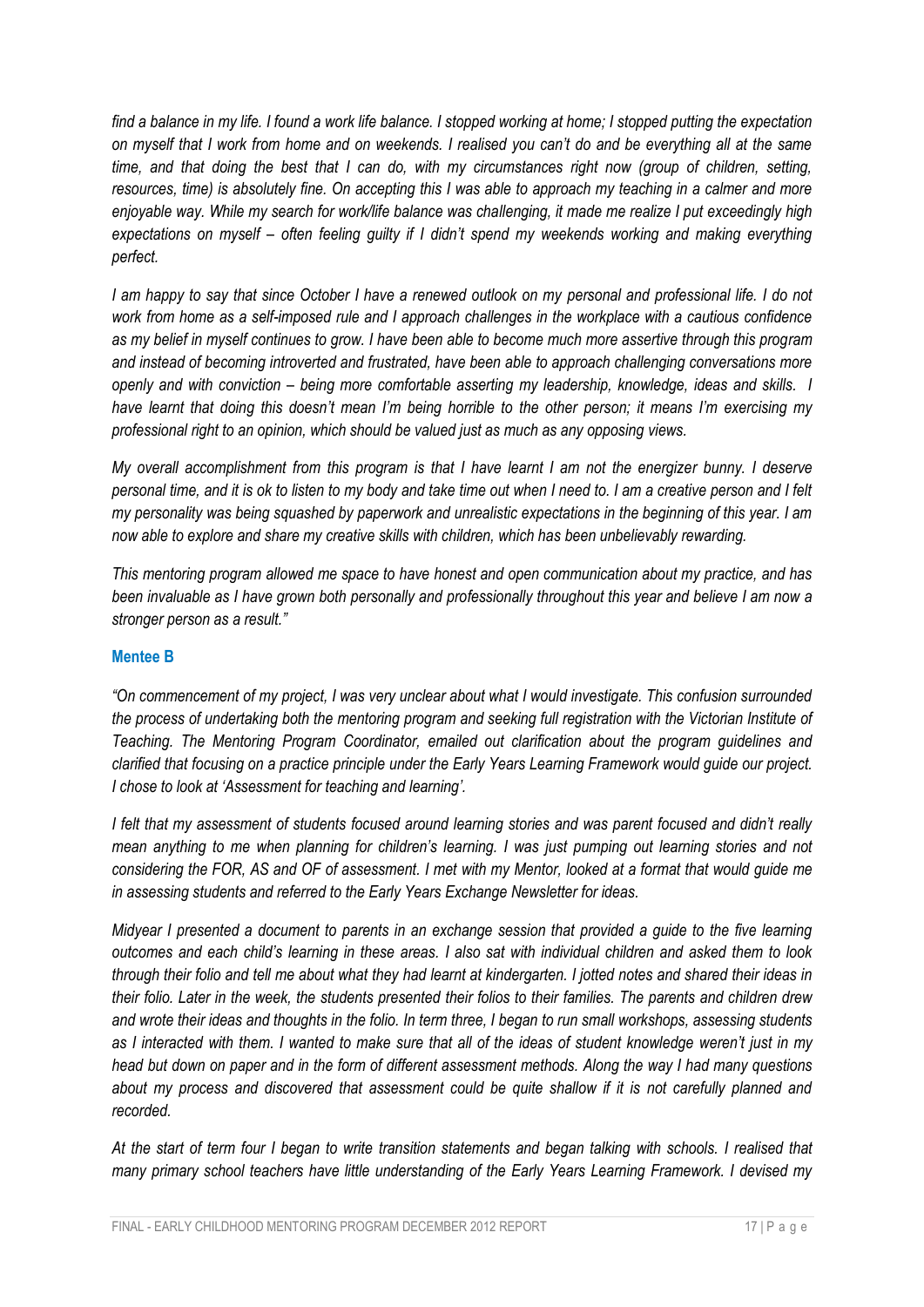*statements with a small section under each outcome explaining how it connected with children's learning. I also wrote to schools asking what information they would find useful in the statements. I had 2 responses from the 11 I sent out, most conversations of student assessment occurring with a phone call. During the process of writing the statements I found a 'Professional Development Booklet' entitled 'How to write and interpret Transition Learning and Development Statements' on the DEECD website. This document has a great deal of information on assessment and the varying methods we can use to assess students.*

*I realise that I am a lifelong learner and this is only the beginning of where I am going, and next year I will be able to continue to reflect on my practice and implement new ideas and strategies in relation to assessment. I discovered that no matter how intentional our teaching, every student learns something different and we can't assume that our teaching focus will be grasped the same way."*

#### <span id="page-19-0"></span>**2.9 Post-mentoring program evaluation (POMPE)**

Number of respondents: Mentors = 14 / Mentees = 27

#### **Overall rating of the Program:**

- All Mentors rated the Program as either 'Excellent' (11 votes) or 'Good' (3 votes).
- Mentees rated the Program as 'Excellent' (15 votes); 'Good' (11 votes); 'Fair' (1 vote) and one Mentee didn't answer.

#### **Recommending the Program:**

All Mentors and Mentees who responded to this question stated they would recommend the Program as they felt the Program was important for graduate teachers. Mentors found the Program provided collegial support; the opportunity for individual learning; reflection and giving back to the field.

*'It is a great way to give back to the field/sector and to guide and develop new educators in the sector. It is a wonderful way to develop one's own skills of reflection and self-assessment.'*

*'Fabulous opportunity to acknowledge strengths, learn, be challenged, support others and make a positive contribution to our important profession!'*

Mentees found the tailored support helped them with individual challenges and issues, with the opportunities it afforded for networking noted as equally important.

#### **Useful features of the Program:**

For Mentees visits (18 responses), Shared Learning Days (13 responses), and networking (six responses) were considered useful features. The order of useful features changed for Mentors. Shared Learning Days attracted nine responses, visits six responses, and networking two responses. These nominated features reflect the subtle alterations to the Shared Learning Days content and the tailored template to guide the site visits from previous cohort feedback. Both Mentors and Mentees noted that it was or would also be a good feature if there were reciprocal visits to others workplaces (Mentees to visit their Mentors and other Mentees workplaces), as this would allow all to see practices and interactions with other staff. Both Mentors and Mentees saw the value of networking opportunities at Shared Learning Days, however Mentors commented that there should have been more opportunity for discussions with Mentees. Following is a summary of Mentee and Mentor comments.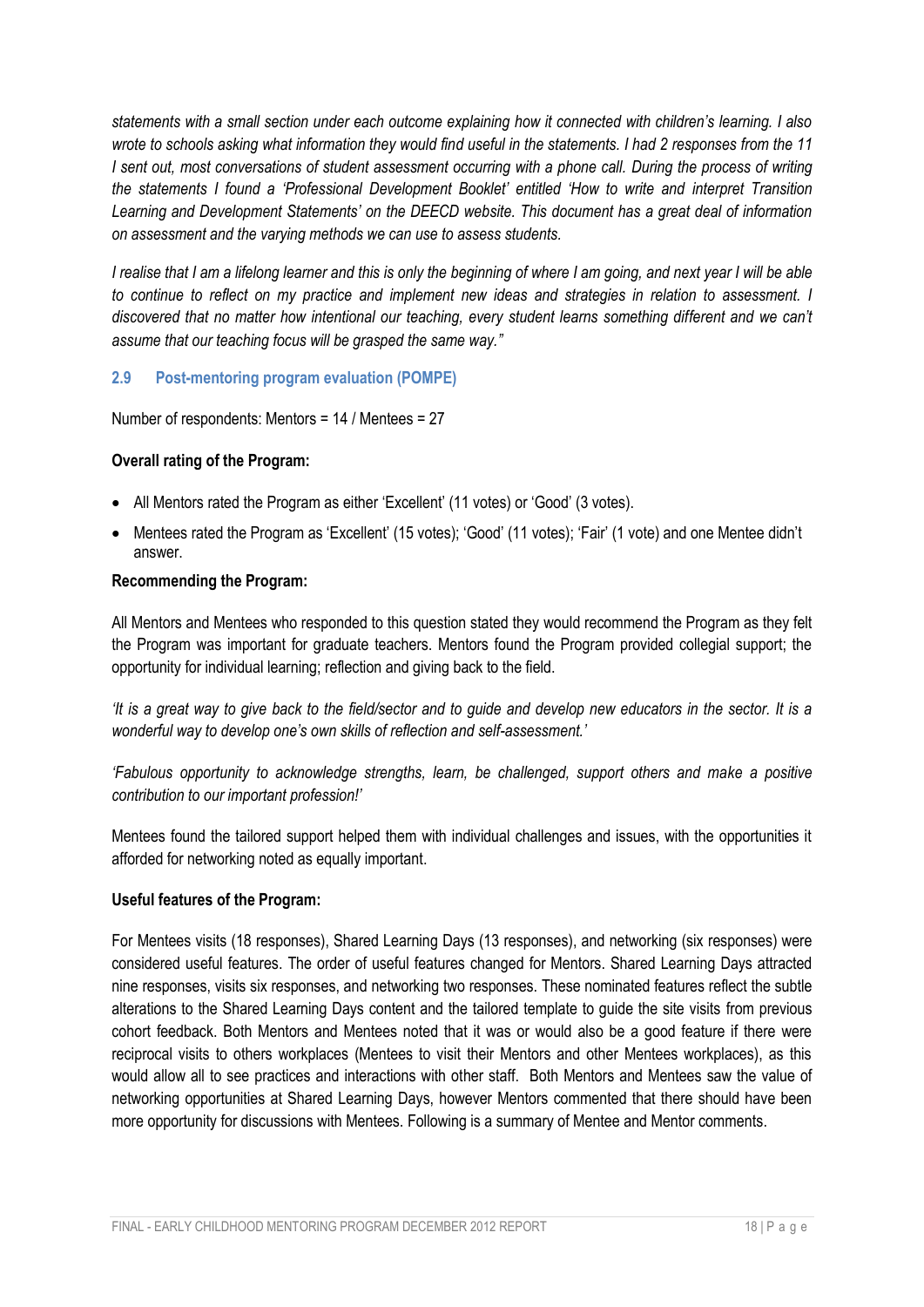The **Mentees** noted as follows:

- Visits: Mentor knowledge of the individual Mentee and his/her work; sharing; opportunity to reflect, discuss and set goals; finding out how others work; "kick around ideas"; "reassurance helped bolster my confidence"; "got to share 'real' life applications of my teaching experiences".
- Shared Learning Days: sharing similar experience of being a new graduate; "embracing ideas of others"; opportunity to discuss issues arising during the mentoring program.
- Networking: meeting other professionals in the field; building a network; learning from others, networking.

The **Mentors** noted as follows:

- Shared Learning Days: "gave the field a voice"; upskill self; real networking opportunites with other professionals with similar goals (both Mentees and Mentors); part of a "learning community"; way to keep on track.
- Visits: provided context for learning; relationship building; opportunity to see actual practice and other staff.
- Networking.

#### **Least useful feature of the Program:**

Both Mentees and Mentors noted the least useful features as forum/website (14 Mentees, six Mentors); Shared Learning Days (four Mentees, one Mentor) and Resources (two Mentees, three Mentors). As with the first cohort, participants noted that the forums were the least useful feature overall. In some instances, both Mentees and Mentors linked website/forums together in their responses when asked a subsequent question specifically about about the usefulness of the website. This made it difficult to ascertain which 'feature' they were referring to as the forum is part of the website. For this reason, the comments are noted under 'website' where they may have been accessing information or 'forums' where they may have been discussing some form of communication. Following is a summary of Mentee and Mentor comments. Please note that whilst some Mentees chose resources as a least useful feature they did not provide comments.

#### The **Mentees** noted as follows:

- Forums: forums were difficult to access; there should have been alerts; it was inconvenient, and other Mentees in the group did not use it.
- Website: more resources would be useful and or could not find resources; used other websites and blogs to remain updated with current practices.
- Shared Learning Days: needed more practical information before 1st Shared Learning Day; not enough practical information on the day; need to have proformas and ideas to develop project topic; and the content of the second session of the day be reversed.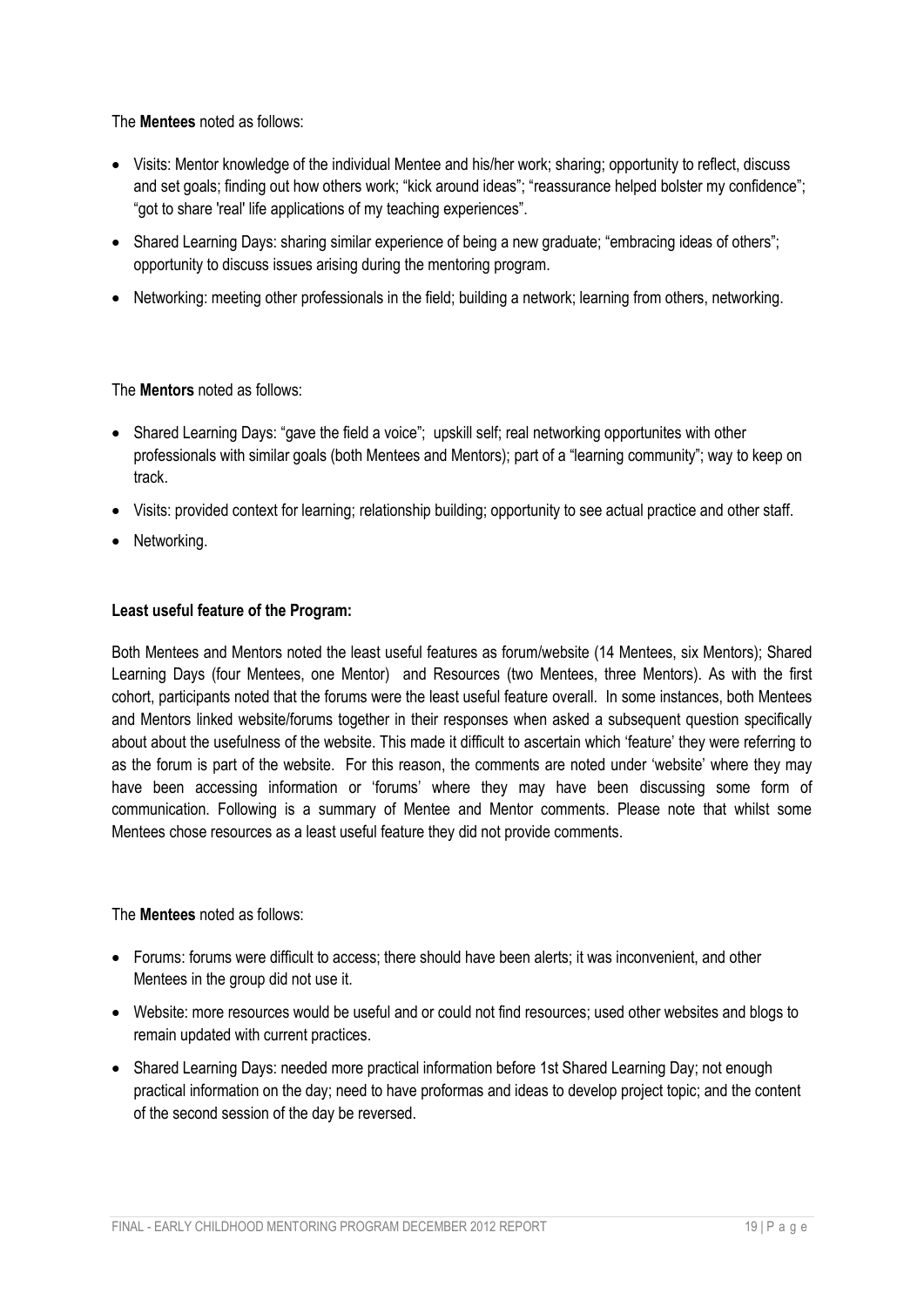The **Mentors** noted as follows:

- Forums: didn't do much on it and neither did Mentees; not accessible; not used to it; difficult to navigate; "they wouldn't use it no matter how hard I tried"
- Shared Learning Days: a bit wafty; needed more time to talk.
- Resources (handouts): didn't read or look at them.

#### **Networking opportunities:**

In response to a question about whether the program enabled the participants to network, 84.6% of both Mentees and Mentors considered that it did. However, two Mentors and four Mentees did not feel they were able to network, but no reasons as to why were given.

#### **Time commitment to mentoring relationship:**

The majority of Mentors found the time commitment to the mentoring relationship was what they had expected. Comments about the time commitment from Mentors could be summarised around the following aspects: they wanted to do more but ran out of time; just able to fit it in (lots of travel which was time consuming); some juggling (but worth it); sometimes difficult to find mutual planning opportunity; need to plan/diarise ahead. For two Mentors the time commitment was greater than expected, with one not being able to commit any time to the Program in Term 4.

Eight Mentees agreed that they found the time commitment as expected, however, one Mentee found the time was less than expected (but adequate) and noted the Program should be as lengthy as needed. Other Mentees comments related to a request for more time if needed; the generosity of Mentors with their time; the difficulties encountered to provide all the required documentation for the Program at a busy time of the year (i.e. SAM, evaluations); and that the time commitment was not easy due to the demands of running a kindgarten and all that this role entails.

#### **Comments / suggestions for future Mentoring Programs:**

The most suggestions from Mentors and Mentees related to the Celebration Day followed by the Shared Learning Days and visits and are noted as follows:

- Celebration Day: change the Saturday to another day; would like to hear more about Mentee's journeys; display projects for teachers to use as examples; have longer to mingle; reschedule to end of October/ start of November. The Beyond the Canopy presentation attracted mixed feelings with some seeing it as inspirational yet others seeing it as 'tokenistic' and advertising for the centre who produced the accompanying video.
- Shared Learning Days: Content for Shared Learning Days in wrong order and Mentees to write Project goal before the end of the first Shared Learning Day so as not to waste time on 1st visit; as people travel a long way and have so much to offer there needs to be lots of opportunities to network with a facilitator (to keep on track); more group opportunities for both Mentees and Mentors so that everyone can hear the issues; may help to have collegial support from group (especially in the beginning).
- Visits: Compulsory/essential to complete by end of Term 3 too busy/not interested in Term 4; extend visits to six; Mentees visit other Mentees and Mentors workplaces.

One other general comment was noted as: Could link Mentors and Mentees based on skill areas/challenges.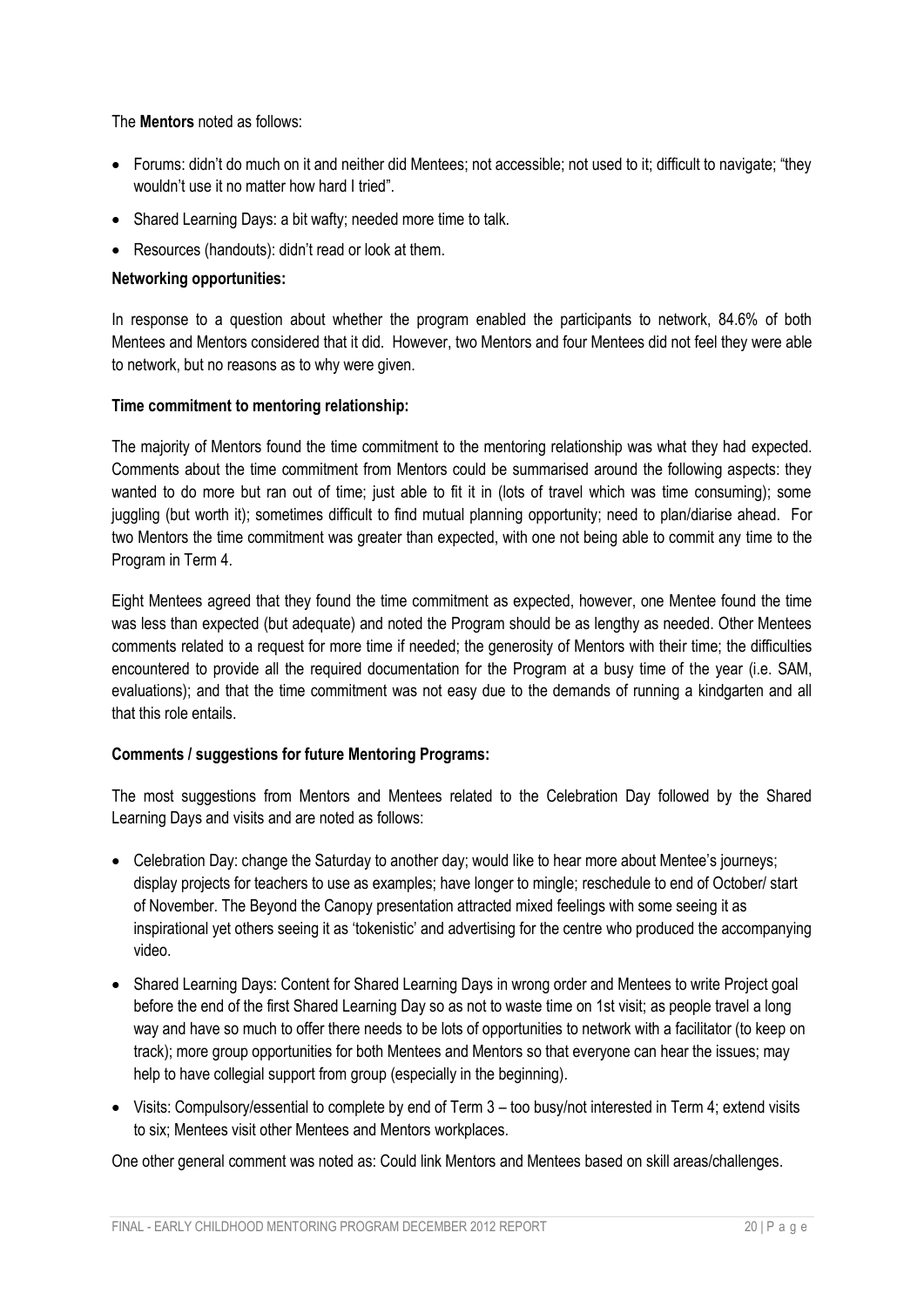Both Mentors and Mentees noted their support for the Program as follows:

- Mentors: keep it going; an excellent professional platform for supporting the quality of our very important professionals; very well organised with learning and developing gains offered continuously.
- Mentees: Very positive experience; very organised/professional and endless learning opportunities; believe this is crucial and consider hub development in ECEC should be considered with links to Primary School to encourage/promote collaboration and professional relationship; I think it should be compulsory that new graduates have a Mentor to work with, especially in remote areas; I have begun to think of other projects that I can pursue next year.

#### **Understanding of Mentoring:**

The majority of Mentors (70%) stated their understanding of Mentoring had changed, while just over half the Mentees (57%) found this.

Both Mentors and Mentees found the following essential skills/characteristics of a Mentor to be important:

- Listening active and reflective;
- Knowledgeable up to date with research, frameworks and trends in the field;
- Empathic to have empathy and be supportive.

Mentors felt they should have emotional intelligence, be understanding and open minded and understand the relationship between both being teachers and now having a different role / relationship.

Mentees were looking to their Mentors for inspiration; to be leaders in the field; to be open and non-judgemental; to have respect and passion for professional relationship building, and to be organised and have good time management skills.

#### **Changed perceptions of self as an early childhood professional:**

Eight of the 14 Mentors found that their perceptions had changed. One Mentor noted no change but stated that the Program had reinforced her perceptions. Another Mentor agreed stating that the Program had reinforced her perceptions. Mentors noted that they were more confident in their skills, knowledge, qualities and leadership abilities, and acknowledged they had the opportunity to reflect on their professionalism and commitment to early childhood practices and the profession.

#### *'It has shown me another side to being a professional and belonging to a profession that I honour. It has been a journey of self-discovery.'*

Mentees stated the Program had changed their perceptions of themselves as a professional. Two Mentees found this did not really apply to them, rather, *'Just reminded me of why I do what I do and how I go about it and I feel that ongoing reflection* and *professional development are vital to building a career.'*

Half of the Mentees noted that they were more confident; had a more analysed approach to teaching, and they had learnt a lot about themselves. They noted that as teachers they were: calmer and more assured; with some mentioning that they felt able to take on a leadership role. On a personal level they were more involved, reflective and less stressed; had confidence in their own identity; felt empowered; were more responsible and better positioned to make change; were recommitted to ownership of personal growth and autonomy.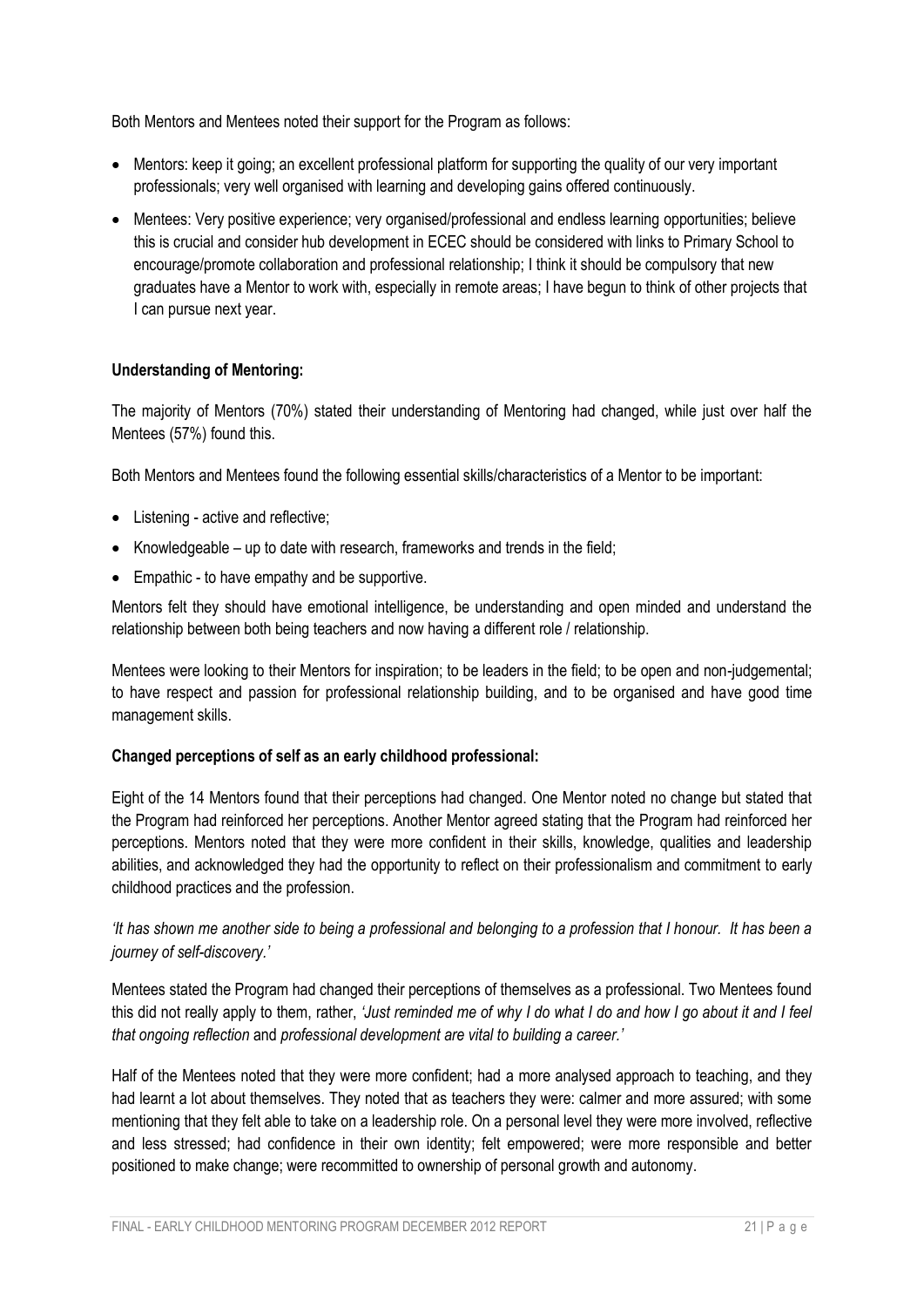*'I feel I am a lot more professional when it comes to talking to families and community. I am aware that I represent the kindergarten in our town and that my position is important for the children and the families. I have*  also improved many areas in running the sessions and how and when to engage in play.'

#### **Impact on practice:**

The following Table illustrates responses of Mentors and Mentees when asked 'Has mentoring changed your professional practice in any of the following areas?' Participants were able to choose all that they considered applied to their practice. It is interesting to note that only one Mentor chose all seven responses, while three Mnetees did the same.

#### **Table 2: Impact of Mentoring on Professional Practice**

| <b>Aspect of Practice</b>                     | <b>Mentors (14)</b> | Mentees (28) |
|-----------------------------------------------|---------------------|--------------|
| Ways of teaching and assessing for learning   | 6                   | 14           |
| Ways to create effective learning             |                     | 10           |
| environments for children                     |                     |              |
| Your relationship with children               | 2                   | 12           |
| Your relationship with families               | 2                   | 16           |
| Your relationship with colleagues             | 8                   | 13           |
| Building a 'community of practice' with other | 10                  | 17           |
| Early Childhood teachers                      |                     |              |
| Building a professional identity and self-    | 6                   | 20           |
| efficacy                                      |                     |              |

#### **General comments about the Program's impact:**

Four Mentees also provide additional responses such as:

*'Wow, all of the above. My mentor didn't just look at my project, we discussed so many other aspects. The program has encouraged me to reflect and I have a very different approach to 2013, thanks to the program.'*

*'Building stronger, mutual and respectful relationships with children and families. First a relationship with children and then family. Parents are child's first teacher and respect and acknowledge that.'*

*'It's opened my eyes to the importance of a strong professional network and allowed me to view my strengths in a positive light. I don't feel like a floundering newbie anymore.'*

*'Focused on reflection and programming; great opportunities to discuss issues.'*

While three Mentors didn't note any impact of mentoring on professional practice, they did note that the Program had reinforced their practice giving examples such as 'program is simplified; better assessment'; 'improved leadership and engagement skills'; and 'I certainly have always been a reflective person - but now value this and realise how important it is in all aspects of life.'

Seven Mentors also provided additional responses when asked the impact that the Program had on their practice. These were: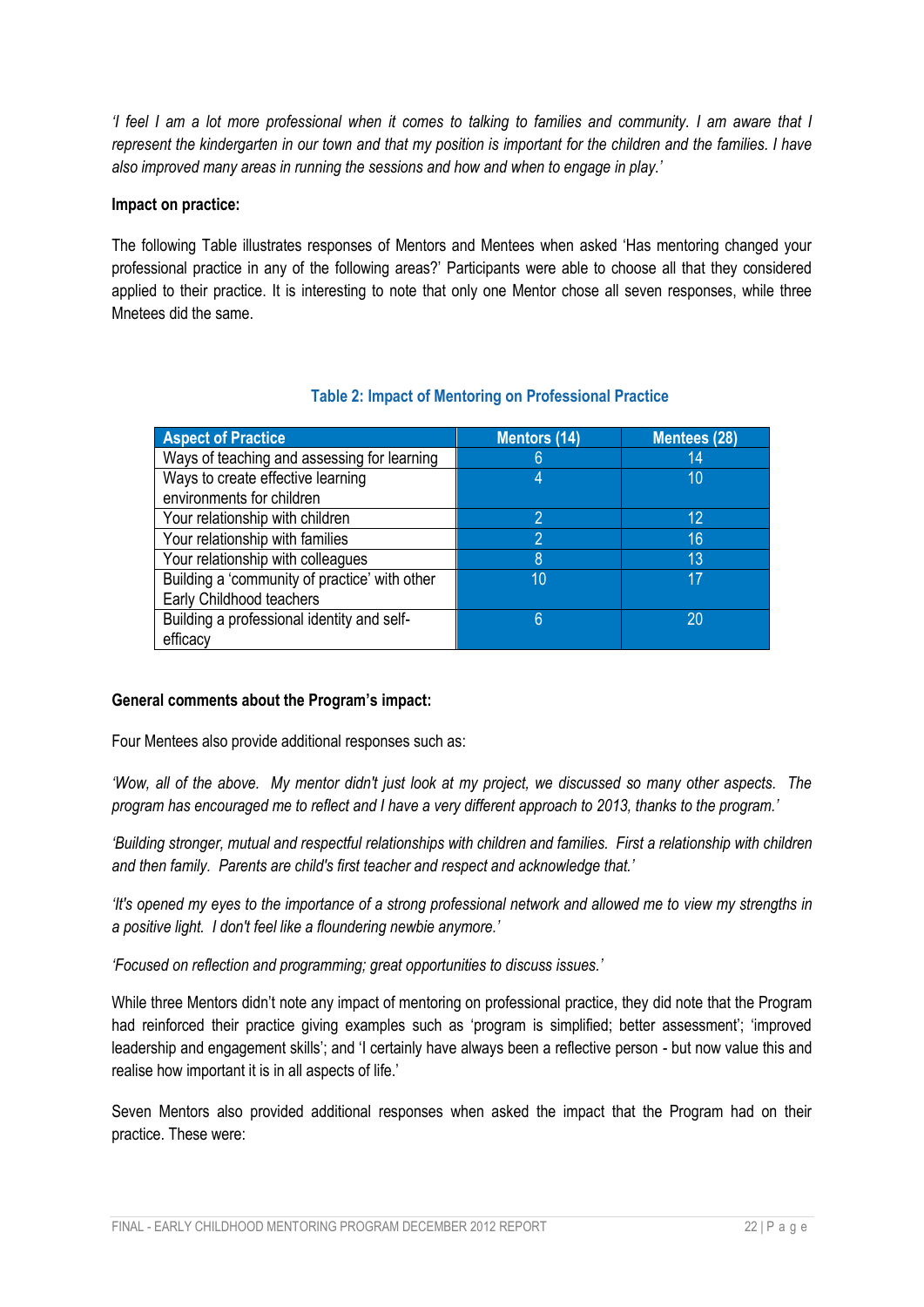*'Professional identity - advocate and commit to outcomes for children, families, the community and FOR MYSELF! Having a voice within the profession is a key.'*

*'Given me heaps of examples of professional learning to draw upon for my training programs.'*

*'Through evaluation of my own and others' practice, I have evolved and changed.'*

*'Still thinking and reflecting on where the changes are - need time to put it all together.'*

*'Gained much more than expected! Learnt so much from my mentees and the learning community.'*

*'I think any conversation with other professionals opens my eyes to the multitude of possibilities for me and those in my practice.'*

*'Documenting children's learning, conversations with children on projects inspired by Reggio Emilia; resources on pedagogy and VEYLDF and embedding this into my practice; visits as a group to a Mentee's kindergarten to observe effective and enticing play environments.'*

#### <span id="page-24-0"></span>**2.10 Overall reflections on what we have learnt**

There is much to learn from this cohort. On the whole they were more positive about the Program. This is a result of changes made as we had listened to and acted on the feedback from the previous cohort in the interest of best outcomes for participants, the DEECD, the research and the children. Mentees and Mentors found that they had gained what they hoped to from participating in the Program which added to the positive vibes experienced on the Celebration Day and echoed within the data sets. The timelines for the second roll-out of the program were not so tight, and we were able to plan information and recruitment processes more effectively. However, generally recruitment remains problematic due to sending out advertising material at a busy time of the year, and many new graduates not knowing if they have secured a job until the new year begins. Numbers of interested applicants build slowly which means that cut-off dates for expressions of interest need to keep being modified, and it makes it hard to plan ahead, such as being proactive and pairing Mentees and Mentors by geographic location.

The focus on reflective practice has been well-received by participants in this second cohort, and this has assisted Mentees to see this as part of their practice, not as 'extra work'. The willingness of Mentees to participate has shown to be important to how successful the experience is for both the Mentee and Mentor. For example, if it is the workplace who deems it appropriate for the Mentee to participate then, as has been shown in both cohorts, this does not translate well into engagement, which then makes it difficult for the Mentor to stimulate enthusiasm in the Mentee.

A lot rides on the organisational skills of the Mentors who must secure and complete paperwork, arrange visits, and correspond regularly with Mentees. If these tasks are not attended to in a timely manner then a more negative experience can be felt by Mentees and the program administrative staff. Tying payment to the completion of all paperwork has not acted as an incentitive. It has become evident that participation in the Program adds another layer to personal and professional commitments for both Mentees and Mentors, and at times personal, family health and wellbeing issues have taken precedence over the follow through of administrative tasks.

More resources are needed to further develop the website so it can generate alerts when posts are uploaded, as participants are still frustrated by the lack of this feature. This will be addressed for the next cohort. Also developing topics for the forums did not occur but is planned to begin with the new cohort.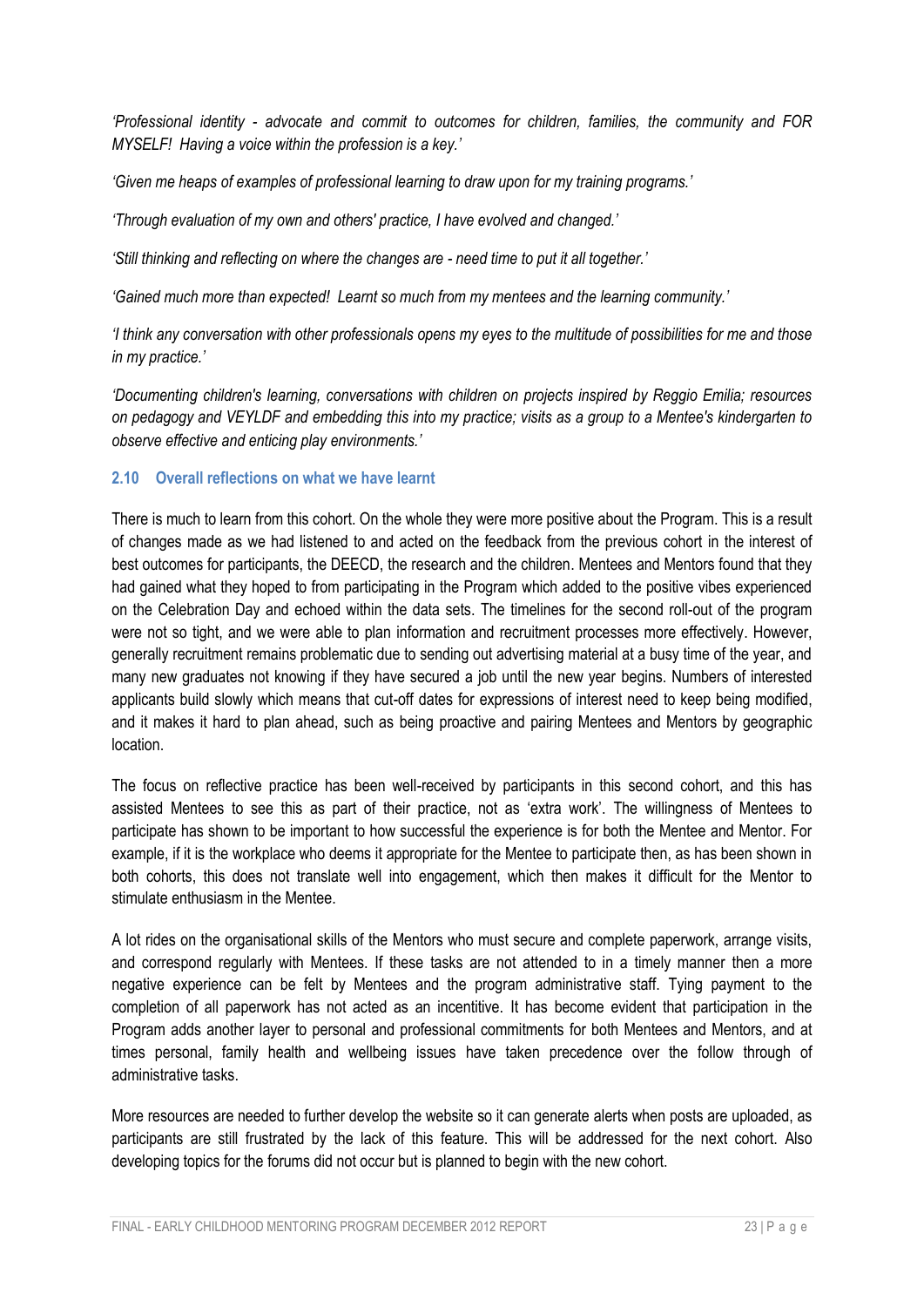Having now run two Celebration Days, we have learnt that Saturday is perhaps not the best day to choose due to this being deemed as 'family time' or when people have other commitments such as sporting commitments. The Celebration Day for Cohort 3 will be held on a weekday and we will be able to gauge if this is a better fit for participants.

While the overall feeling about the Program has been positive, the collection of data through the completion of the templates and evaluation has been quite difficult and unfortunately only reflects the feedback of half of the participants. The Project team have encouraged all participants to provide this information and we have indicated that "in fairness to all participants, we are unable to provide a 'Certificate of Completion' until all feedback forms are completed and returned", however this strategy hasn't been a major incentive. It is acknowledged that this is a busy time and we will be sending the 'Certificate of Completion' and pursuing the collection of data in January 2013 when participants may have had some time to pause and reflect and be in a better position to provide feedback. Any additional findings from this extra data will be added to the Final Report for Cohort 3.

### <span id="page-25-0"></span>**3. MOVING FORWARD**

The Mentoring Program will continue in 2013 with an anticipated number of 150 Mentees and 30 Mentors. Original Program numbers proposed have not been met for various reasons, leaving room to pickup more participants next year. Past participants have been actively promoting the Program which has resulted in some early interest from prospective Mentees and Mentors.

Announcements by both the Project Coordinator and the DEECD of the continuation of the Program and recruitment for the next cohort commenced in October. While it appears that information is being disseminated to services and is being accessed by management and teachers, a more intensive approach will also be required. It is envisaged that a mail out and/or personal calls will be undertaken to ensure that all teachers who may be eligible are provided with information. Promotional materials now include positive statements about the value of the Program from previous participants as a method of attracting additional applicants.

Training resources will again be reviewed in light of feedback from the second cohort participants and modified or changed where this is identified as being beneficial to participants in the third cohort. These may include: introducing topics such as 'time management' – particularly where it relates to workplace visits, and allow more time in which to identify and group Mentees with similar Reflective Practice Projects which can be followed up as topics in the on-line forums.

VIT has once again graciously agreed to allow the Early Childhood Mentors to join their first VIT Mentor Training Day, with members from the Mentoring Project Team facilitating the early childhood content at points throughout the day. VIT colleagues who have been included as guests at Shared Learning Days have welcomed the opportunity to be involved in discussions with early childhood teachers and have acknowledged the difference in working conditions across the sectors.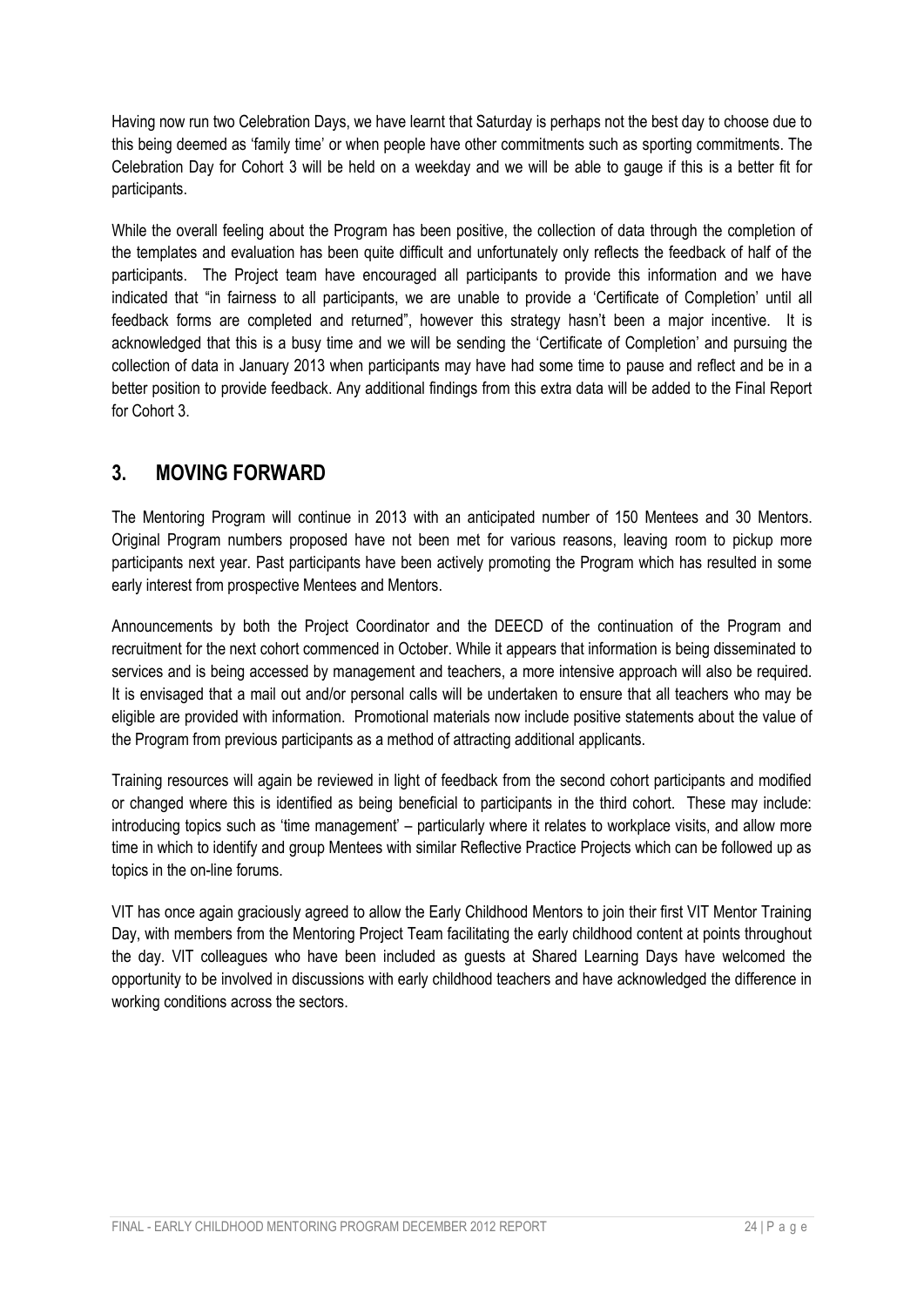# <span id="page-26-0"></span>**4. CONFERENCES AND SEMINARS**

The Mentoring Project Team has presented the Mentoring Project at the following conferences/seminars since July 2012 by invitation:

- 2012 ECMS Conference. Beyond Tomorrow. 'The Statewide Professional Mentoring Program for Early Childhood Teachers: Creating Opportunities for Discovery. 16<sup>th</sup> August, Melbourne.
- 2012 AEU K-6 Education Conference. Quality: Defining, Achieving and Celebrating the Best of What we do. 17<sup>th</sup> & 18<sup>th</sup> August, Abbotsford, Melbourne.
- 2012 Victorian Preschool Field Officers Association In-service: Mentoring Others and Supporting Ourselves' 30th November, Melbourne.

# <span id="page-26-1"></span>**5. APPENDICES**

**APPENDIX A: Locations of Mentors and Mentees across Victoria**

**APPENDIX B: Location of Mentors and Mentees across metropolitan Victoria**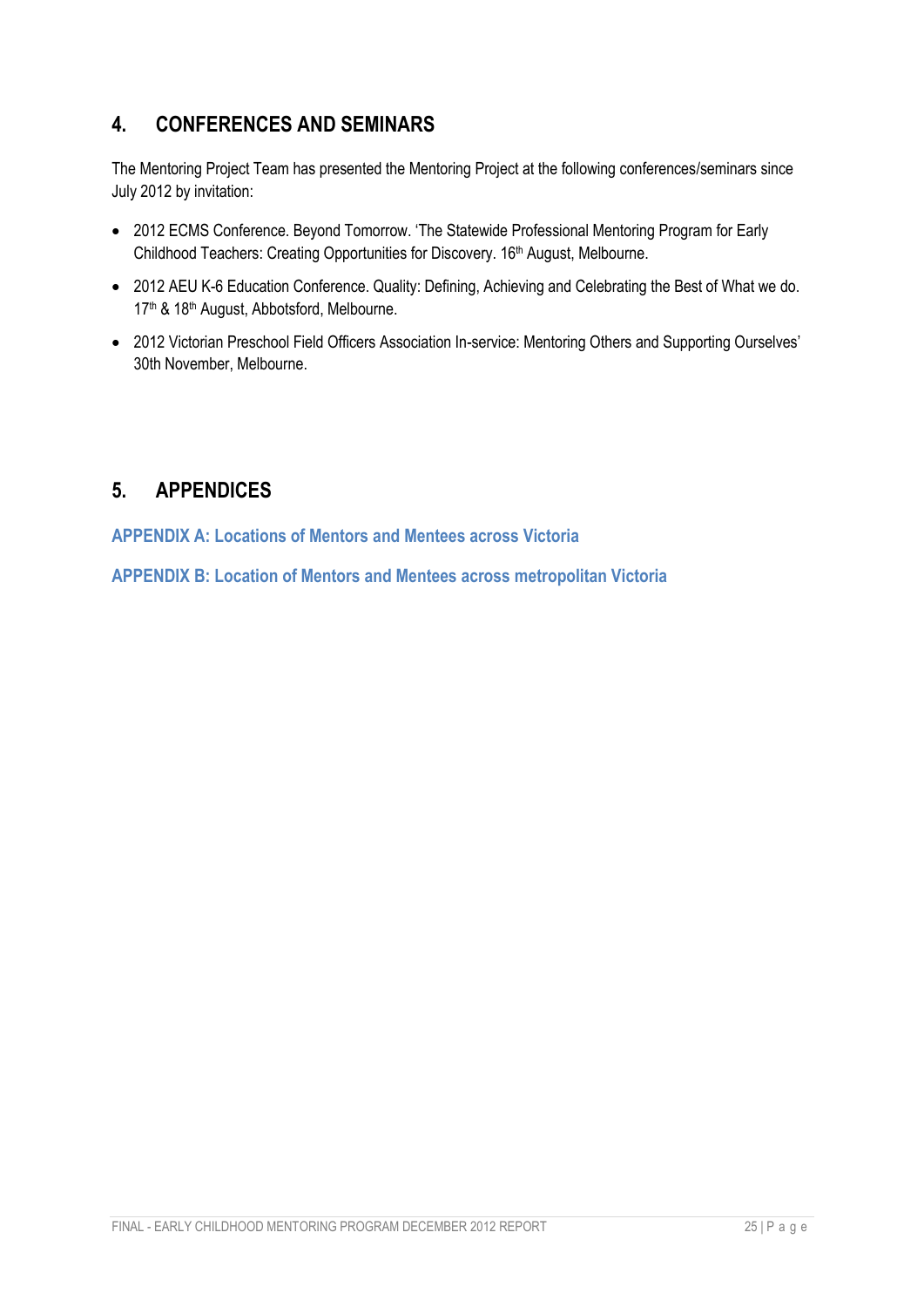